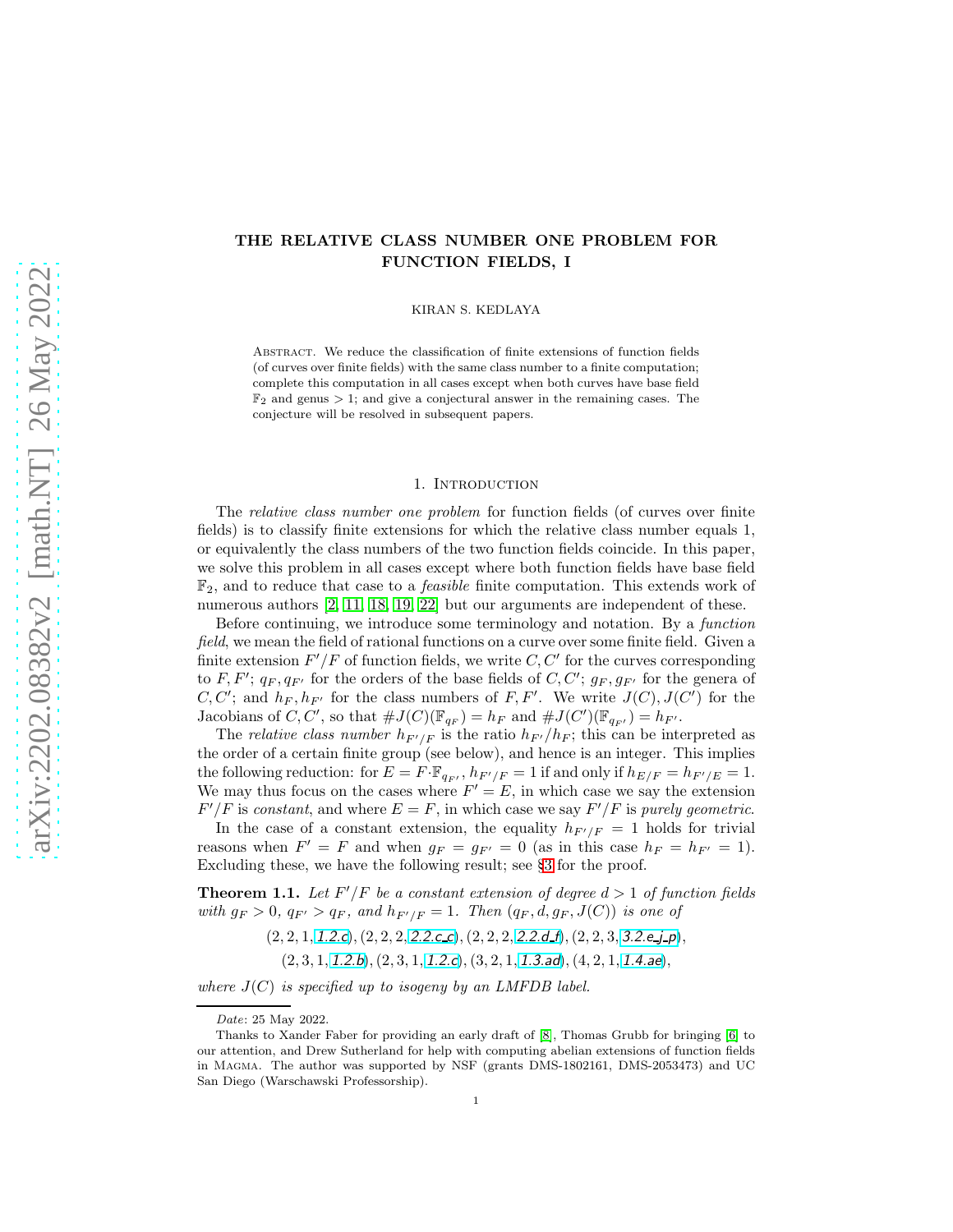#### 2 KIRAN S. KEDLAYA

In the case of a purely geometric extension, the equality  $h_{F'/F} = 1$  holds for trivial reasons when  $F' = F$  and when  $g_F = g_{F'} \in \{0, 1\}$ . Moreover, when  $g_F \in$  $\{0,1\}$ , for any fixed pair of isomorphism classes of F and F', the existence of a single finite morphism  $F \to F'$  implies the existence of infinitely many more. It is thus natural to separate the cases  $g_F \leq 1$  and  $g_F > 1$ ; see §[6](#page-7-0) and §[8](#page-10-0) for the proofs.

<span id="page-1-0"></span>**Theorem 1.2.** Let  $F'/F$  be a purely geometric extension of degree d of function fields with  $g_F \leq 1$ ,  $g_{F'} > g_F$ , and  $h_{F'/F} = 1$ . Then  $(q_F, g_F, g'_F, J(C), J(C'))$ appears in Table [3.](#page-14-0) (Note that the tuple does not always uniquely determine F'.)

When  $g_F = 0$ , Theorem [1.2](#page-1-0) recovers the solution of the *absolute class number* one problem for function fields [\[20,](#page-13-6) [35,](#page-13-7) [25,](#page-13-8) [31\]](#page-13-9).

<span id="page-1-1"></span>**Theorem 1.3.** Let  $F'/F$  be a purely geometric extension of degree d of function fields with  $q_F > q_F > 1$  and  $h_{F'/F} = 1$ .

- (a) If  $q_F > 2$ , then  $q_F \in \{3, 4\}$ ,  $(g_F, g'_F) \in \{(2, 3), (2, 4), (3, 5)\}$ ,  $F'/F$  is  $(Ga-F')$ lois) cyclic, and  $(q_F, g_F, g_F, F)$  appears in Table [4.](#page-14-1) In each listed case, the tuple uniquely determines F'.
- (b) If  $q_F = 2$ , then  $g_F \le 7$  and  $g_{F'} \le 13$ . The isogeny classes of  $J(C)$  and the Prym variety A (see below) form one of 208 pairs listed in Table [7.](#page-16-0)
- (c) If  $q_F = 2$ , then assuming that  $F'/F$  is cyclic, there are exactly 61 tuples  $(d, g_F, g_{F'}, F)$  with  $g_F \notin \{6, 7\}$ , and at least 3 with  $g_F \in \{6, 7\}$ ; see Tables [5](#page-14-2) and [6.](#page-15-0) In each listed case, the tuple uniquely determines  $F'$ .

In Theorem  $1.3(c)$ , there are only two cases  $(3.2.a b.a.c. and 5.2.b.c.e.i.)$  $(3.2.a b.a.c. and 5.2.b.c.e.i.)$  $(3.2.a b.a.c. and 5.2.b.c.e.i.)$  where F is not uniquely specified by  $d, g_F, g_{F'}$ ,  $J(C)$ . The scarcity of such examples reflects that curves with isogenous Jacobians can typically be distinguished by the L-functions of their abelian covers [\[4\]](#page-12-1).

By our earlier reduction, we recover the following corollary.

**Corollary 1.4.** Let  $F'/F$  be an extension of degree d of function fields with  $g_{F'}$  $g_F$  and  $h_{F'/F} = 1$  which is neither constant nor purely geometric. Then  $q_F = 2$ ,  $q_{F'} = 4$ , and  $(g_F, g_{F'}, J(C), J(C')) \in \{(0, 1, 0, 1.4 \text{ae}), (1, 2, 1.2 \text{c}, 2.4 \text{ae-1})\}.$ 

We now summarize the techniques used to prove Theorem [1.1,](#page-0-0) Theorem [1.2,](#page-1-0) and Theorem [1.3.](#page-1-1) The extension  $F'/F$  induces an injective morphism f from  $J(C)$  to the Weil restriction of  $J(C')$  from  $\mathbb{F}_{q_F}$ , to  $\mathbb{F}_{q_F}$ , and  $h_{F'/F}$  can be interpreted as the order of the group  $A(\mathbb{F}_{q_F})$  where A is the cokernel of f; we call A the Prym variety of the covering  $C' \to \overline{C}$ . We restrict options for C and C' using the structure of simple abelian varieties of order 1 over  $\mathbb{F}_q$ : for  $q \geq 5$  there are none; for  $q = 3, 4$ there are only elliptic curves; for  $q = 2$  there is an infinite series described in work of Madan–Pal [\[23\]](#page-13-10) and Robinson [\[29\]](#page-13-11).

The severe restrictions on A impose constraints in turn on the number of rational points on  $C$  and  $C'$  over various finite extensions of their base fields. In the constant case, the restrictions lead quickly to Theorem [1.1](#page-0-0) because the zeta function of  $C'$ is uniquely determined by the zeta function of C and the degree of the extension. By contrast, in the purely geometric case there is no obvious way to predict the zeta function of  $C'$  from that of  $C$ ; we instead argue that  $C$  is forced to have many rational points, which for  $g_F \gg 0$  will violate a "linear programming" bound [\[30,](#page-13-12) Part II]. This yields effective upper bounds on  $g_F$  and  $g_{F'}$ ; we then obtain a list of candidates for the Weil polynomials of  $F$  and  $F'$  by an exhaustion in SAGEMATH (as described in [\[12\]](#page-13-13), and later used in LMFDB as per [\[7\]](#page-13-14)). There is a loose parallel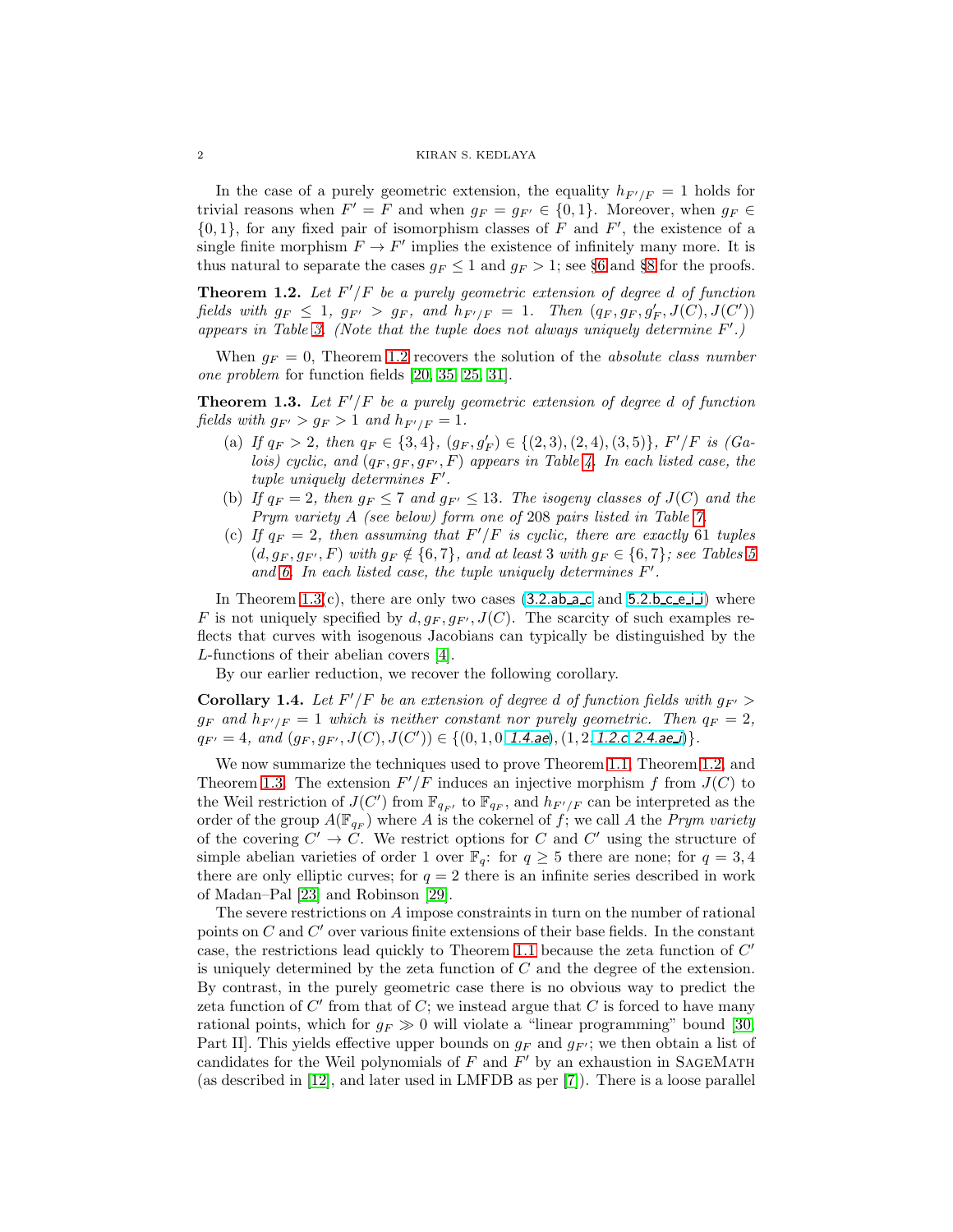here with the Serre–Lauter method for refining upper bounds on rational points on curves over finite fields [\[16\]](#page-13-15).

To complete the proofs, we identify candidates for  $C$  with a given zeta function using data from LMFDB [\[21\]](#page-13-16), which includes a table of genus-4 curves by Xarles [\[36\]](#page-13-17), plus a similar table of genus-5 curves computed by Dragutinović  $[6]$ . We then make a computation of abelian extensions of function fields in Magma.

The relative class number one problem is now reduced to the following.

<span id="page-2-0"></span>**Conjecture 1.5.** Let  $F'/F$  be a purely geometric extension of degree  $d > 1$  with  $q_F = 2$ ,  $g_F > 1$ , and  $h_{F'/F} = 1$ . Then F appears in one of Tables [5](#page-14-2) or [6](#page-15-0)

By Theorem [1.3,](#page-1-1) this further reduces to the following two logically independent statements, which will be addressed in subsequent work [\[14,](#page-13-18) [15\]](#page-13-19).

- Any extension as in Conjecture [1.5](#page-2-0) is cyclic. This will follow from Theo-rem [1.3\(](#page-1-1)b) by extending the argument for  $q_F > 2$  (see Lemma [8.2\)](#page-10-1).
- Table [6](#page-15-0) is complete in genera 6 and 7. This will follow from a limited census based on Mukai's descriptions of canonical curves of these genera [\[27,](#page-13-20) [28\]](#page-13-21); the entries in Table [6](#page-15-0) come from a preliminary version of this census.

We have not considered the relative class number m problem for  $m > 1$ , as in [\[20\]](#page-13-6). This would require adapting Lemma [5.6](#page-6-0) to abelian varieties over  $\mathbb{F}_2$  of order m. For each  $m$  it is known that there are infinitely many simple abelian varieties of order m over  $\mathbb{F}_2$  [\[13\]](#page-13-22), but it seems hopeless to give a complete classification; a better approach might be modeled on the use of resultants to prove statements about small algebraic integers (see [\[33\]](#page-13-23) for recent progress in this direction).

All computations in SageMath and Magma are documented in Jupyter notebooks available from a GitHub repository [\[17\]](#page-13-24); the computations take under 2 hours on a single CPU (Intel i5-1135G7@2.40GHz) and generate an Excel spreadsheet of the 208 pairs of Weil polynomials in Theorem [1.3\(](#page-1-1)b). We use LMFDB labels for isogeny classes of abelian varieties over finite fields, formatted as links into the site.

## 2. Abelian varieties of order 1

We say that an abelian variety A over a finite field  $\mathbb{F}_q$  has order 1 if we have  $#A(\mathbb{F}_q) = 1$ ; that is, the group of  $\mathbb{F}_q$ -rational points of A is trivial. Recall that  $#A(\mathbb{F}_{q}) = P(1)$  where  $P(T) \in \mathbb{Z}[T]$  is the Weil polynomial associated to A.

<span id="page-2-2"></span>**Lemma 2.1.** Let A be a simple abelian variety of order 1 over some finite field  $\mathbb{F}_q$ .

- (a) We must have  $q \leq 4$ .
- (b) If  $q \in \{3, 4\}$ , then A is an elliptic curve with Weil polynomial  $T^2 qT + q$ .
- (c) If  $q = 2$ , then each root  $\alpha$  of the Weil polynomial of A satisfies

$$
\alpha^2 + (\eta - 1)\alpha - 2\eta = 0
$$

<span id="page-2-1"></span>for some root of unity  $\eta$ . The roots of unity  $\eta$  of order n give rise to two irreducible Weil polynomials if  $n = 7,30$  and one otherwise. The resulting A is ordinary unless n is a power of 2, in which case it has p-rank 0.

*Proof.* This follows from [\[23,](#page-13-10) Theorem 4], [\[29\]](#page-13-11) (for the second assertion of (c)), [\[5,](#page-12-2) Lemma 5.1] (for the description in [\(2.2\)](#page-2-1)), and [\[5,](#page-12-2) Lemma 4.3] (for the *p*-rank).  $\Box$ 

We deduce some consequences for the Frobenius traces of abelian varieties of order 1; for  $q = 2$  we establish a stronger result later (Lemma [5.6\)](#page-6-0). For A an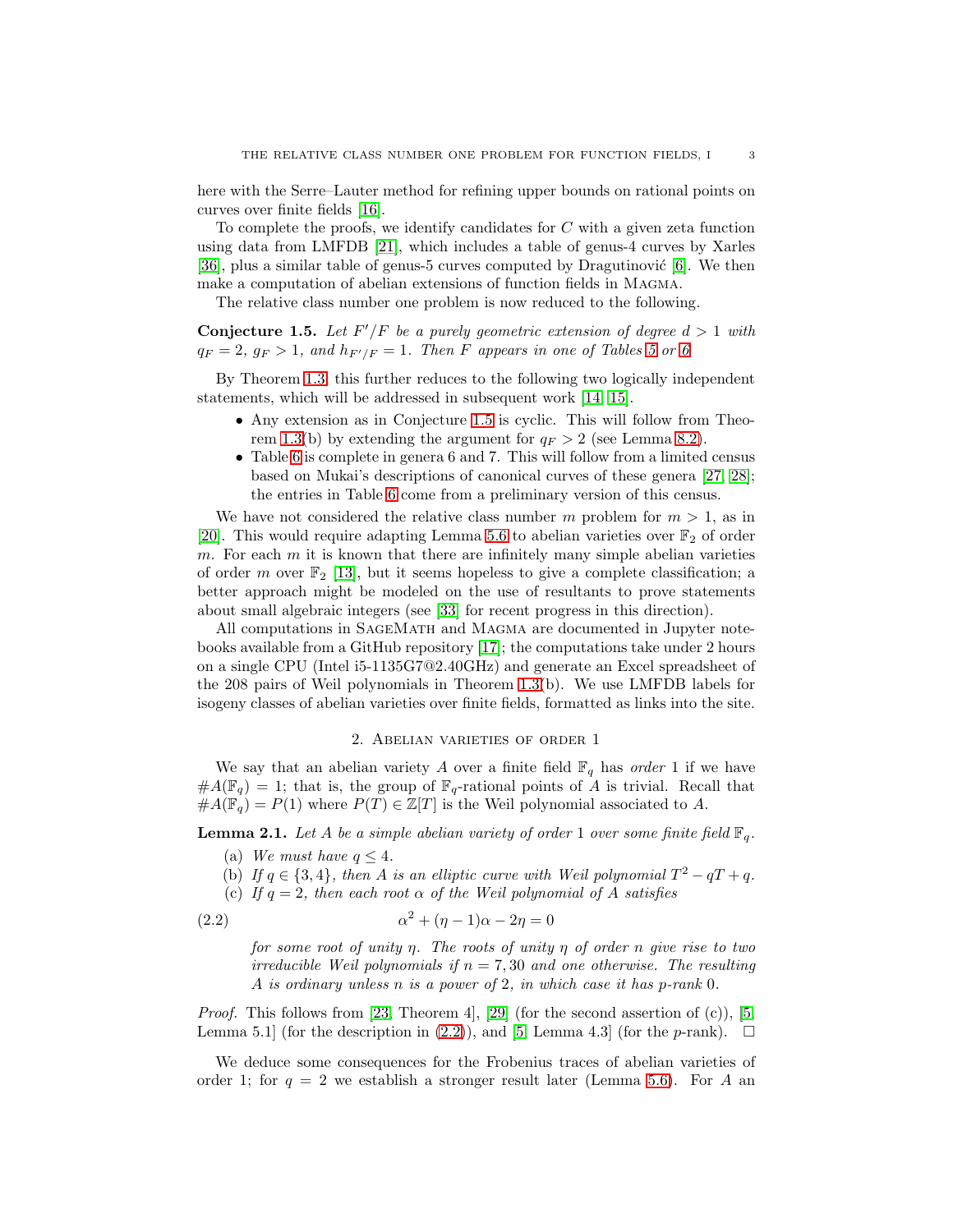abelian variety over a finite field  $\mathbb{F}_q$  and n a positive integer, let  $T_{A,q^n}$  be the trace of the  $q^n$ -power Frobenius on A; we also write  $T_{C,q^n}$  in case  $A = J(C)$ .

<span id="page-3-2"></span>**Lemma 2.3.** Let A be a simple abelian variety of order 1 over  $\mathbb{F}_2$ . Choose  $\alpha, \eta$  as in  $(2.2)$  and assume that the order of  $\eta$  is not in  $\{1, 2, 7, 30\}$ . For

(2.4) 
$$
t_i = \text{Trace}_{\mathbb{Q}(\eta)/\mathbb{Q}}(\eta^i) = \frac{\phi(n)}{\phi(n/\gcd(n,i))} \mu\left(\frac{n}{\gcd(n,i)}\right)
$$

(where  $\mu$  is the Möbius function), we have

<span id="page-3-3"></span>
$$
T_{A,2} = \text{Trace}_{\mathbb{Q}(\eta)/\mathbb{Q}}(1-\eta) = \phi(n) - t_1
$$
  
\n
$$
T_{A,4} = \text{Trace}_{\mathbb{Q}(\eta)/\mathbb{Q}}(1+2\eta+\eta^2) = \phi(n) + 2t_1 + t_2
$$
  
\n
$$
T_{A,8} = \text{Trace}_{\mathbb{Q}(\eta)/\mathbb{Q}}(1+3\eta-3\eta^2-\eta^3) = \phi(n) + 3t_1 - 3t_2 - t_3
$$
  
\n
$$
T_{A,16} = \text{Trace}_{\mathbb{Q}(\eta)/\mathbb{Q}}(1+4\eta-2\eta^2+4\eta^3+\eta^4) = \phi(n) + 4t_1 - 2t_2 + 4t_3 + t_4.
$$

*Proof.* Our assumption on n ensures that  $\mathbb{Q}(\alpha)$  is a quadratic extension of  $\mathbb{Q}(\eta)$ . From [\(2.2\)](#page-2-1), we see that

$$
T_{A,2} = \text{Trace}_{\mathbb{Q}(\alpha)/\mathbb{Q}}(\alpha) = \text{Trace}_{\mathbb{Q}(\eta)/\mathbb{Q}}(1-\eta) = \phi(n) - t_1.
$$

Similarly, from [\(2.2\)](#page-2-1) we deduce that

$$
0 = \alpha^{4} + (-1 - 2\eta - \eta^{2})\alpha^{2} + 4\eta^{2}
$$
  
=  $\alpha^{6} + (-1 - 3\eta + 3\eta^{2} + \eta^{3})\alpha^{3} - 8\eta^{3}$   
=  $\alpha^{8} + (-1 - 4\eta + 2\eta^{2} - 4\eta^{3} - \eta^{4})\alpha^{4} + 16\eta^{4}$ ,

from which we read off the expressions for  $T_{A,4}, T_{A,8}, T_{A,16}$ .

<span id="page-3-5"></span>**Lemma 2.5.** Let A be an abelian variety of order 1 and dimension g over  $\mathbb{F}_q$ .

- (a) If  $q = 4$ , then  $T_{A,q} = 4g$ ,  $T_{A,q^2} = 8g$ .
- (b) If  $q = 3$ , then  $T_{A,q} = 3g$ ,  $T_{A,q^2} = 3g$ .
- (c) If  $q = 2$  and A is simple, then  $T_{A,2} + T_{A,4} \geq 2$ . This is strict if  $q \geq 4$ .

Proof. Parts (a) and (b) are apparent from Lemma [2.1.](#page-2-2) To check (c), we check for  $g \leq 6$  using LMFDB;<sup>[1](#page-3-1)</sup> see Table [2](#page-7-1) for the detailed results. For  $g > 6$ , Lemma [2.3](#page-3-2) and [\(2.4\)](#page-3-3) yield  $T_{A,2} + T_{A,4} = 2g + t_1 + t_2 \geq 2g - 1 - 2 \geq 2$ , as desired.

# 3. Constant extensions

<span id="page-3-0"></span>In this section, we prove Theorem [1.1.](#page-0-0) We recall a point from the introduction: for any abelian variety A over  $\mathbb{F}_q$  and any positive integer d, the Weil restriction of A from  $\mathbb{F}_{q^d}$  to  $\mathbb{F}_q$  is isogenous to the product of A with the "Prym variety" A'.

<span id="page-3-4"></span>**Lemma 3.1.** Let A be an abelian variety over  $\mathbb{F}_q$  such that  $\#A(\mathbb{F}_q) = \#A(\mathbb{F}_{q^d})$ for some prime  $d > 2$ . Then  $q = 2$ ,  $d = 3$ , and the Weil polynomial of every simple isogeny factor of A belongs to  $\{T^2 + T + 2, T^2 + 2T + 2\}.$ 

*Proof.* Since  $[A(\mathbb{F}_{q^d}) : A(\mathbb{F}_q)] = \#A'(\mathbb{F}_q)$  is an integer, the hypothesis that  $\#A(\mathbb{F}_q) =$  $#A(\mathbb{F}_{q^d})$  implies the same for the isogeny factors of A; we may thus assume that A is simple. Let  $P(T)$  be the Weil polynomial of A. Then the Weil polynomial of A' is  $\prod_{i=1}^{d-1} P(\zeta_d^i T)$ , and hence has roots  $\alpha_1, \ldots, \alpha_{d-1}$  such that

$$
\alpha_1 \zeta_d = \cdots = \alpha_{d-1} \zeta_d^{d-1};
$$

<span id="page-3-1"></span><sup>&</sup>lt;sup>1</sup>On an LMDFB page, the entry "Point counts of the curve" lists  $q^{i}+1-T_{A,q^{i}}$  for  $i=1,\ldots,10$ .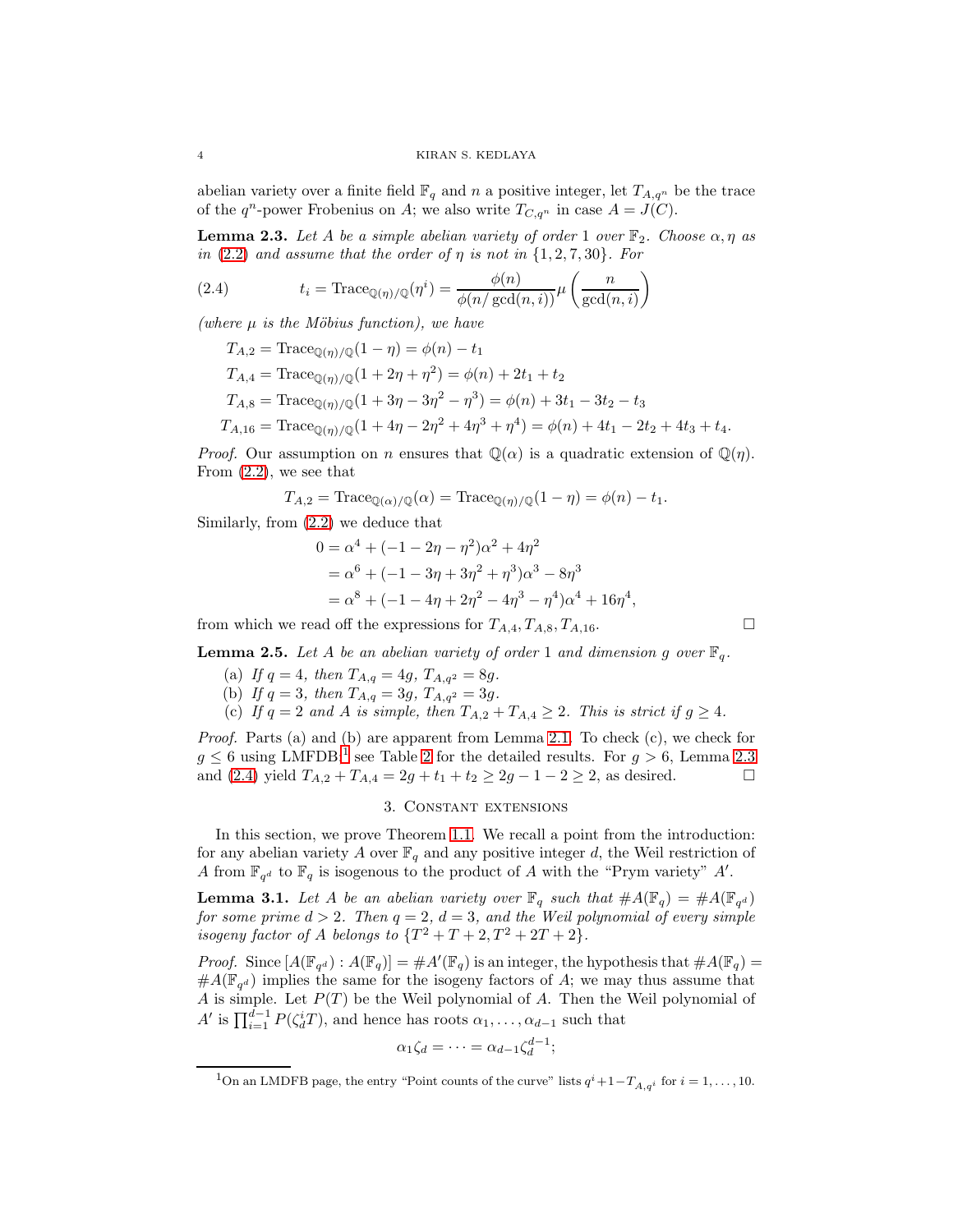by Lemma [2.1,](#page-2-2) this is impossible if  $q > 2$ . If  $q = 2$ , then by [\(2.2\)](#page-2-1) there must exist roots of unity  $\eta_1, \ldots, \eta_{d-1}$  with

$$
\alpha_i^2 + (\eta_i - 1)\alpha_i - 2\eta_i = 0 \qquad (i = 1, ..., d - 1).
$$

For  $1 \leq i < j \leq d-1$ , applying [\[5,](#page-12-2) Lemma 5.2, Lemma 7.2] to the equation  $\alpha_i =$  $\alpha_j \zeta_d^{j-i}$  shows that  $(\eta_i, \eta_j, \zeta_d^{j-i})$  either appears in one of the parametric solutions in [\[5,](#page-12-2) (7.2.1)] or is a sporadic solution fitting a pattern listed in [\[5,](#page-12-2) Table 2].

If only parametric solutions occur, then from [\[5,](#page-12-2) (7.2.1)] we have  $\eta_1 = \cdots = \eta_{d-1}$ , leaving only two distinct values for  $\alpha_1, \ldots, \alpha_{d-1}$ . Hence  $d = 3$ ; from [\[5,](#page-12-2) (7.2.1)] again,  $\eta_1 = \eta_2 = -\zeta_3$  has order 6. This yields the Weil polynomial  $T^2 + T + 2$ .

If we get a sporadic solution for some *i*, *j*, then [\[5,](#page-12-2) Table 2] indicates that  $\zeta_d^{j-i}$ has order dividing 21, 24, or 30; this forces  $d \leq 7$ . For  $d \in \{5, 7\}$ , the  $\eta_i$  must all have order 30 or 7, respectively; however, if  $\alpha$  satisfies [\(2.2\)](#page-2-1) for some root of unity  $\eta$ of this order, then at most two of the quantities  $\{\alpha \zeta_d^i : i = 1, \ldots, d-1\}$  do likewise, and this leaves no options for A'. Hence  $d = 3$ ; from [\[5,](#page-12-2) Table 2] (taking  $\eta_3 = \zeta_3$ ),  $\eta_1 = \eta_2$  has order 4. This yields the Weil polynomial  $T^2 + 2T + 2$ .

<span id="page-4-0"></span>**Lemma 3.2.** Let C be an algebraic curve of genus  $g > 0$  over  $\mathbb{F}_q$  such that  $\#J(C)(\mathbb{F}_q) = \#J(C)(\mathbb{F}_{q^d})$  for some integer  $d > 1$ . Then

$$
(q, d, g) \in \{(2, 2, 1), (2, 2, 2), (2, 2, 3), (2, 3, 1), (3, 2, 1), (4, 2, 1)\}.
$$

*Proof.* It suffices to prove the claim when  $d$  is prime, as the result will then rule out composite values of d. By Lemma [2.1,](#page-2-2)  $q \leq 4$ . By Lemma [3.1](#page-3-4) applied with  $A = J(C)$ , if  $d > 2$  then  $(q, d, g) = (2, 3, 1)$ .

Assume now that  $d = 2$ . Then the Prym variety A' is the quadratic twist of  $J(C)$ , so  $T_{A',q^i} = (-1)^i T_{C,q^i}$ . If  $q \in \{3,4\}$ , then by Lemma [2.5,](#page-3-5)

$$
0 \leq #C(\mathbb{F}_{q^2}) - #C(\mathbb{F}_{q}) = (q^2 + 1 - T_{A',q}) - (q + 1 + T_{A',q})
$$
  
=  $q^2 - q - T_{A',3} - T_{A',9} = q^2 - q - q(q - 1)g$ 

and so  $q \leq 1$ . If  $q = 2$ , then

$$
0 \leq #C(\mathbb{F}_4) - #C(\mathbb{F}_2) = (2^2 + 1 - T_4) - (2 + 1 + T_2) = 2 - T_2 - T_4 \leq 0
$$

with the last inequality strict unless  $A'$  is simple of dimension at most 3.  $\Box$ 

**Lemma 3.3.** Let C be a curve over  $\mathbb{F}_q$  such that  $\#J(C)(\mathbb{F}_q) = \#J(C)(\mathbb{F}_{q^d})$  for some  $d > 1$ . Then C appears in Theorem [1.1.](#page-0-0)

*Proof.* As this property only depends on the isogeny class of  $J(C)$ , it suffices to search over the isogeny classes in LMFDB permitted by Lemma [3.2.](#page-4-0)

#### 4. Bounds on rational points on curves

We next compile some explicit upper bounds for the number of rational points on a curve over  $\mathbb{F}_q$ . For  $g \leq 10$  $g \leq 10$  $g \leq 10$ , we reproduce in Table 1 some data from [\[24\]](#page-13-25) (see therein for underlying references). For larger  $g$ , we use the "linear programming" method of Oesterlé. (All decimal expansions herein refer to exact rational numbers.)

<span id="page-4-1"></span>**Lemma 4.1.** Let C be a curve of genus g over  $\mathbb{F}_q$  with  $q \in \{2,3,4\}$ . Then

$$
\#C(\mathbb{F}_q) \le \begin{cases} 0.6272g + 9.562 & (q = 2) \\ 1.153g + 11.67 & (q = 3) \\ 1.435g + 21.75 & (q = 4). \end{cases}
$$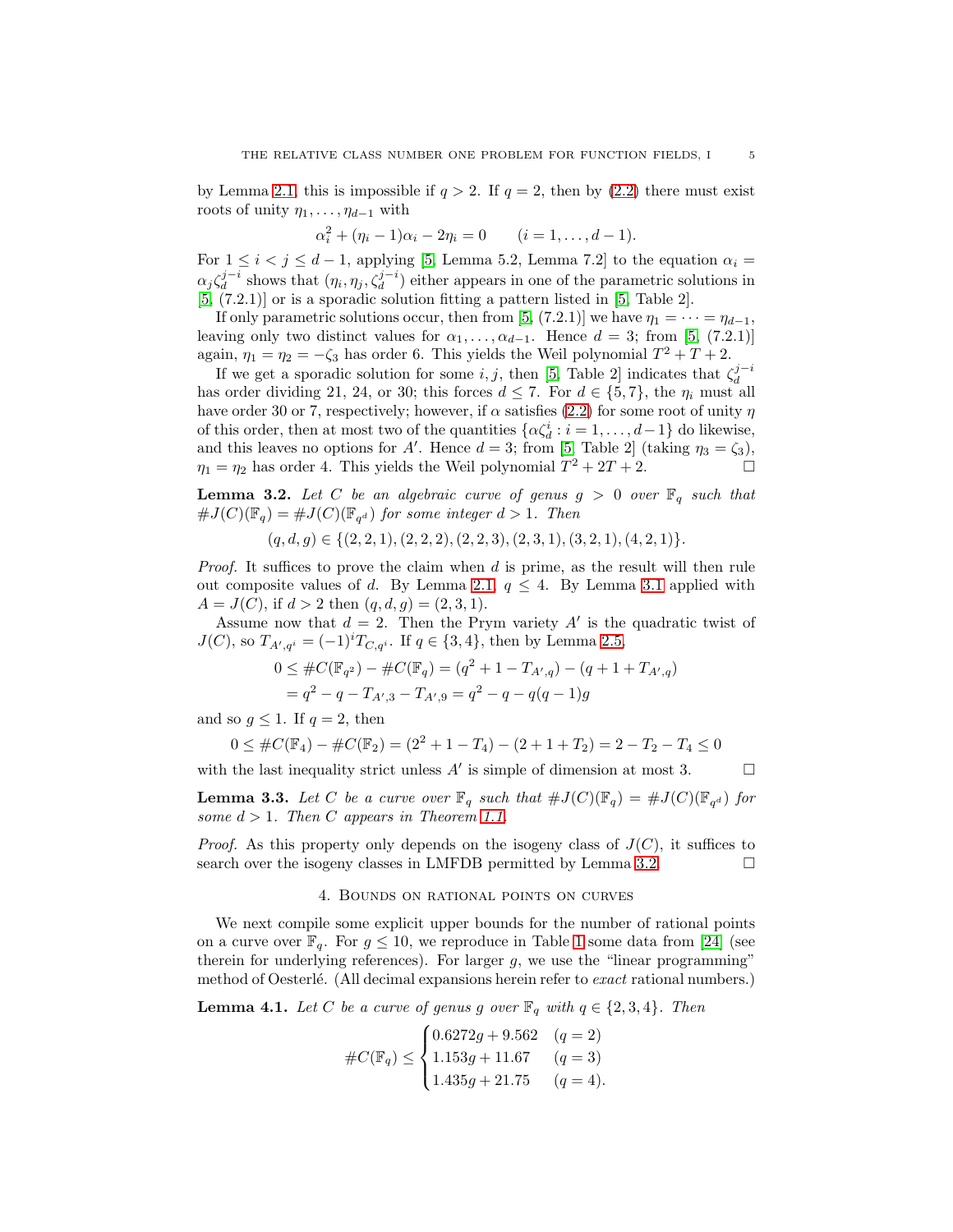| $g \parallel 1 \parallel 2 \parallel 3 \parallel 4 \parallel 5 \parallel 6 \parallel 7 \parallel 8 \parallel 9 \parallel 10$                                                                                  |  |  |  |  |  |
|---------------------------------------------------------------------------------------------------------------------------------------------------------------------------------------------------------------|--|--|--|--|--|
|                                                                                                                                                                                                               |  |  |  |  |  |
|                                                                                                                                                                                                               |  |  |  |  |  |
| $\begin{array}{c ccccc} q=2 & 5 & 6 & 7 & 8 & 9 & 10 & 10 & 11 & 12 & 13 \\ q=2^2 & 9 & 10 & 14 & 15 & 17 & 20 & 21 & 23 & 26 & 27 \\ q=2^3 & 25 & 33 & 38 & 45 & 53 & 65 & 69 & 75 & 81 & 86 \\ \end{array}$ |  |  |  |  |  |
|                                                                                                                                                                                                               |  |  |  |  |  |
|                                                                                                                                                                                                               |  |  |  |  |  |

<span id="page-5-0"></span>TABLE 1. Upper bounds on  $\#C(\mathbb{F}_q)$  for a genus-g curve C from [\[24\]](#page-13-25).

*Proof.* For  $q = 2$ , this is the "third choice" bound of [\[30,](#page-13-12) (7.1.4)]. For  $q = 3, 4$ , we adapt the proof of the "first choice" bound of [\[30,](#page-13-12) (7.1.1)]). For  $x_1, x_2, \ldots \ge 0$ , define  $c = 1 + 2x_1^2 + 2x_2^2 + \cdots$  and consider the function

$$
f(\theta) = \frac{1}{c}(1 + 2x_1 \cos(\theta) + 2x_2 \cos(2\theta) + \cdots)^2 = 1 + 2 \sum_{n \ge 1} c_n \cos(n\theta).
$$

By construction,  $f(\theta) \ge 0$  for all  $\theta \in \mathbb{R}$  and  $c_n \ge 0$  for all n (that is, f is *doubly positive* in the sense of Serre). Define  $\psi(t) = \sum_{n=1}^{\infty} c_n t^n$ ; then by [\[30,](#page-13-12) Theorem 5.3.3].

$$
\#C(\mathbb{F}_q)\psi(q^{-1/2}) \le g + \psi(q^{-1/2}) + \psi(q^{1/2}),
$$

or in other words

$$
\#C(\mathbb{F}_q)\leq \frac{1}{\psi(q^{-1/2})}g+1+\frac{\psi(q^{1/2})}{\psi(q^{-1/2})}.
$$

For  $x_1 = 1, x_2 = 0.7, x_3 = 0.2, x_4 = \cdots = 0$ , this yields the indicated results.  $\Box$ 

The bounds produced by linear programming also include some correction terms counting points over extension fields. We make one such bound explicit for  $q = 2$ .

<span id="page-5-3"></span>**Lemma 4.2.** Let C be a curve of genus g over  $\mathbb{F}_2$ . For  $d = 1, 2, \ldots$ , let  $a_d$  be the number of closed points of degree d on C. Then

<span id="page-5-1"></span>
$$
(4.3) \qquad a_1 + 2a_2(0.3366) + 3a_3(0.1382) + 4a_4(0.0537) \le 0.8042g + 5.619.
$$

*Proof.* With notation as in the proof of Lemma [4.1,](#page-4-1) define  $\psi_d(t) = \sum_{n=1}^{\infty} c_{dn} t^{dn}$ . Then by [\[30,](#page-13-12) Theorem 5.3.3] again,

<span id="page-5-2"></span>
$$
\sum_{d=1}^{\infty} da_d \psi_d(q^{-1/2}) \le g + \psi(q^{-1/2}) + \psi(q^{1/2}),
$$

or in other words

(4.4) 
$$
a_1 + \sum_{d=2}^{\infty} da_d \frac{\psi_d(q^{-1/2})}{\psi(q^{-1/2})} \leq \frac{1}{\psi(q^{-1/2})} g + 1 + \frac{\psi(q^{1/2})}{\psi(q^{-1/2})}
$$

We apply this with  $x_1 = 1, x_2 = 0.85, x_3 = 0.25, x_4 = \cdots = 0$ . This yields [\(4.3\)](#page-5-1) by discarding the terms  $d \geq 5$  in [\(4.4\)](#page-5-2).

.

### 5. Numerical estimates

We next apply the bounds on rational points to bound the genera of function fields occurring in a purely geometric extension with relative class number 1. We will later take a closer account of the degree of the extension; see §[7.](#page-8-0)

For the remainder of the paper, let  $F'/F$  be a purely geometric extension of degree d such that  $g_{F'} > g_F$  and  $h_{F'/F} = 1$ . For brevity, we write  $q, g, g'$  in place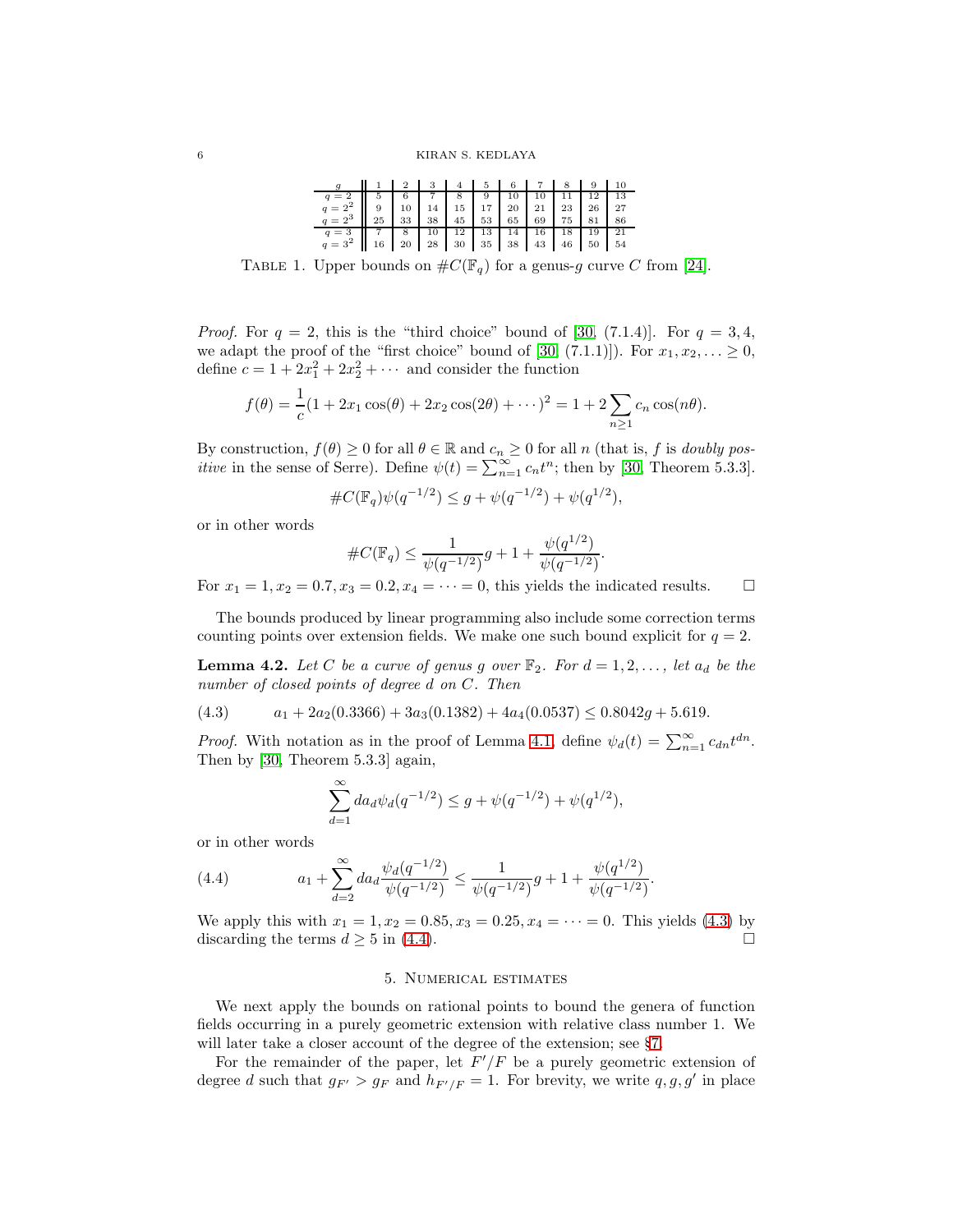of  $q_F, g_F, g_{F'}$ . Let A be the Prym variety of  $C' \rightarrow C$ ; then A has order 1, so Lemma [2.1](#page-2-2) implies  $q \leq 4$ . By Riemann–Hurwitz,

<span id="page-6-1"></span>(5.1) 
$$
\dim(A) = g' - g = (d-1)(g-1) + \delta
$$
 with  $\delta \ge 0$ ,

<span id="page-6-5"></span>with equality if and only if  $C' \to C$  is étale. Since  $T_{C',q^i} = T_{C,q^i} + T_{A,q^i}$ , we have (5.2)  $0 \leq #C'(\mathbb{F}_{q^i}) = q^i + 1 - T_{C',q^i} = q^i + 1 - T_{C,q^i} - T_{A,i} = #C(\mathbb{F}_{q^i}) - T_{A,q^i}$ 

for each positive integer  $i$ , and hence

<span id="page-6-2"></span>(5.3) 
$$
T_{A,q^i} \leq \#C(\mathbb{F}_{q^i}) \qquad (i = 1, 2, ...).
$$

<span id="page-6-6"></span>**Lemma 5.4.** If  $q > 2$ , then  $q \leq 6$ .

*Proof.* By combining Lemma [2.5,](#page-3-5) Lemma [4.1,](#page-4-1)  $(5.1)$ , and  $(5.3)$ , we obtain

<span id="page-6-3"></span>(5.5) 
$$
q(g-1) \le q(g'-g) \le \#C(\mathbb{F}_q) \le \begin{cases} 1.153g + 11.67 & (q = 3) \\ 1.435g + 21.75 & (q = 4). \end{cases}
$$

Comparing the ends of this equation yields

$$
g \le \begin{cases} (11.67 + 3)/(3 - 1.153) \le 7.95 & (q = 3) \\ (21.75 + 4)/(4 - 1.435) \le 10.04 & (q = 4); \end{cases}
$$

hence  $q \le 7$  if  $q = 3$  and  $q \le 10$  if  $q = 4$ . Replacing the right-hand side of [\(5.5\)](#page-6-3) with the explicit bounds given in Table [1,](#page-5-0) we may eliminate the case  $g = 7$ .  $\Box$ 

For  $q = 2$ , it is not enough to control  $\#C(\mathbb{F}_2)$  because there exists a simple abelian variety of order 1 with trace 0 (namely [2.2.a](http://www.lmfdb.org/Variety/Abelian/Fq/2.2.a_ae) ae). Instead, we use a bound modeled on Lemma [4.2.](#page-5-3) For A an abelian variety over  $\mathbb{F}_2$ , define its excess as

$$
1.3366T_{A,2} + 0.3366T_{A,4} + 0.1137(T_{A,8} - T_{A,2}) + 0.0537(T_{A,16} - T_{A,4}) - 1.5612g.
$$

<span id="page-6-0"></span>**Lemma 5.6.** For A an abelian variety of order 1 and dimension g over  $\mathbb{F}_2$ , the excess of A is nonnegative.

*Proof.* We may assume that A is simple; define  $n$  as in Lemma [2.1.](#page-2-2) We again treat the case  $g \leq 6$  using LMFDB; see Table [2.](#page-7-1) For  $g \geq 7$ , we have  $g = \phi(n)$ ; per Lemma [2.3](#page-3-2) we can write the excess as

$$
0.112g - 0.1012t_1 - 0.1656t_2 + 0.1011t_3 + 0.0537t_4.
$$

For  $g \in \{7, 8\}$ , we have  $n \in \{15, 16, 20, 24, 30\}$ ; we compute the excess using  $(2.4)$ to obtain a lower bound of 0.4807. For  $g \geq 9$ , we apply [\(2.4\)](#page-3-3) to deduce that  $|t_d| \leq d$ and then obtain a lower bound of  $0.112g - 0.9505 \ge 0.112 \cdot 9 - 0.9505 \ge 0.0575$ . □

<span id="page-6-4"></span>**Lemma 5.7.** For  $q = 2$ , we have

$$
g' \le 0.4313 \# C(\mathbb{F}_2) + 1.5152g + 3.6.
$$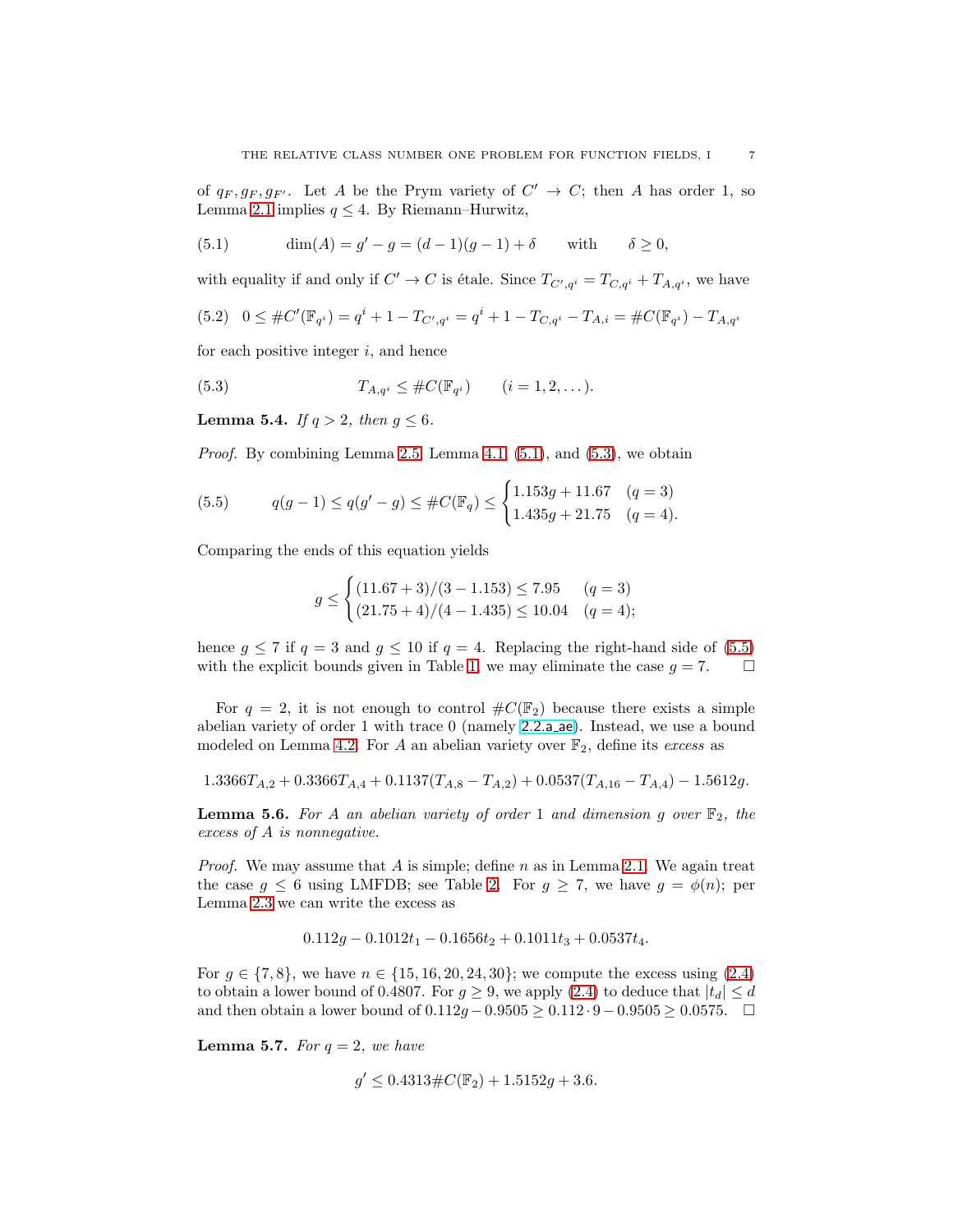| $\boldsymbol{A}$               | $\boldsymbol{n}$ | $T_{A,2}$      | $T_{A,4}$      | $T_{A,8}$ | $T_{A,16}$     | $T_{A,2} + T_{A,4}$     | excess |
|--------------------------------|------------------|----------------|----------------|-----------|----------------|-------------------------|--------|
| $1.2 \text{.}$ ac              | $\overline{2}$   | $\overline{2}$ | $\overline{0}$ | $-4$      | $-8$           | 2                       | 0.0002 |
| $2.2.a$ ae.                    |                  | $\Omega$       | 8              | $\Omega$  | 16             | 8                       | 0.0000 |
| $2.2$ .ad.f                    | 3                | 3              | $-1$           | 0         |                | 2                       | 0.6393 |
| $2.2$ ac. $c$                  | 4                | 2              | $\overline{0}$ | 8         | 8              |                         | 0.6626 |
| $2.2$ .ab $-$ ab               | 6                |                | 3              | 10        | $-1$           | $\overline{4}$          | 0.0325 |
| $3.2$ ad $c$ b                 |                  | 3              | 5              | 6         | $^{-11}$       | $\overline{\mathbf{8}}$ | 0.4911 |
| $3.2.$ ae $-1$ ap              |                  | $\overline{4}$ | $^{-2}$        |           | 10             | $\mathbf{2}$            | 0.2929 |
| $4.2.a f$ <sub>-m</sub> _au_bd | 5                | 5              |                | 5         | $-3$           | 6                       | 0.5600 |
| $4.2$ .ae.g.ae.c               | 8                | 4              | $\overline{4}$ | 4         | $\Omega$       | 8                       | 0.2332 |
| $4.2$ ad $c$ a $b$             | 10               | 3              | 5              | 9         | 13             | 8                       | 0.5598 |
| $4.2$ .ae $f$ .c.al            | 12               | 4              | 6              | $^{-2}$   | $^{-2}$        | 10                      | 0.0094 |
| $4.2$ ae e h av                | 30               | $\overline{4}$ | 8              | $-5$      | $\overline{4}$ | 12                      | 0.5563 |
| $4.2.af_n_az_bn$               | 30               | 5              | $^{-1}$        | 5         | 7              | 4                       | 0.5312 |
| 6.2.ag p av y abn cn           | 9                | 6              | 6              | 9         | $-6$           | 12                      | 0.3687 |
| 6.2.af.j.ah.d.ab.ab            | 14               | 5              | $\overline{7}$ | 11        | 15             | 12                      | 0.7838 |
| 6.2.ag p at g bb acj           | 18               | 6              | 6              | 3         | 18             | 12                      | 0.9753 |

<span id="page-7-1"></span>TABLE 2. Simple abelian varieties over  $\mathbb{F}_2$  of order 1 and dimension at most 6, from [LMFDB.](https://www.lmfdb.org/Variety/Abelian/Fq/?q=2&simple=yes&g=1-6&abvar_point_count=%5B1%5D&search_type=List) For the definitions of  $n$  and the excess, see Lemma [2.1](#page-2-2) and Lemma [5.6.](#page-6-0)

Proof. We combine Lemma [4.2,](#page-5-3) [\(5.3\)](#page-6-2), and Lemma [5.6](#page-6-0) to obtain

$$
1.5612(g'-g) \leq 1.3366T_{A,q} + 0.3366T_{A,q^2} + 0.1137(T_{A,q^3} - T_{A,q})
$$
  
+ 0.0537(T\_{A,q^4} - T\_{A,q^2})  
= (1.3366 - 0.1137)T\_{A,q} + (0.3366 - 0.0537)T\_{A,q^2}  
+ 0.1137T\_{A,q^3} + 0.0537T\_{A,q^4}  
\leq (1.3366 - 0.1137) \# C(\mathbb{F}\_q) + (0.3366 - 0.0537) \# C(\mathbb{F}\_{q^2})  
+ 0.1137 \# C(\mathbb{F}\_{q^3}) + 0.0537 \# C(\mathbb{F}\_{q^4})  
= 1.3366a\_1 + 0.3366(a\_1 + 2a\_2) + 0.1137(3a\_3) + 0.0537(4a\_4)  
= 1.6732a\_1 + 0.3366(2a\_2) + 0.1137(3a\_3) + 0.0537(4a\_4)  
\leq 0.6732 \# C(\mathbb{F}\_2) + 0.8042g + 5.619,

which yields the claimed inequality.  $\Box$ 

<span id="page-7-2"></span>**Corollary 5.8.** For  $q = 2$ , we have  $q \leq 40$ . Moreover, if  $d \geq 3$  then  $q \leq 6$ ; if  $d \geq 4$  then  $g \leq 4$ ; if  $d \geq 5$  then  $g \leq 3$ ; and if  $d \geq 6$  then  $g \leq 2$ .

Proof. By [\(5.1\)](#page-6-1) and Lemma [5.7,](#page-6-4)

$$
(d - 1.5152)g \le 0.4313 \# C(\mathbb{F}_2) + (d + 2.6).
$$

Taking  $d = 2$  and using the bound on  $\#C(\mathbb{F}_2)$  from Lemma [4.1](#page-4-1) yields  $g \leq 40$ . For  $d \geq 3$  we obtain  $g \leq 8$ ; we then use Table [1](#page-5-0) to obtain the remaining bounds.  $\square$ 

### 6. Exhaustion over Weil polynomials

<span id="page-7-0"></span>We next describe an exhaustive search over Weil polynomials which rules out some additional pairs  $(g, g')$ ; compare [\[30,](#page-13-12) Theorem 7.2.1] for an example in the context of bounding rational points on curves. This will yield Theorem [1.2;](#page-1-0) for  $g > 1$ , we will do better with constraints depending on d (see §[7\)](#page-8-0).

We first make a list of candidate Weil polynomials for  $A$ . For  $q > 2$  this consists of the single polynomial  $(T^2 - qT + q)^{g'-g}$ . For  $q = 2$ , we identify isogeny classes of simple abelian varieties A of order 1 such that for  $i = 1, 2, T_{A,2}$  and  $T_{A,4}$  is at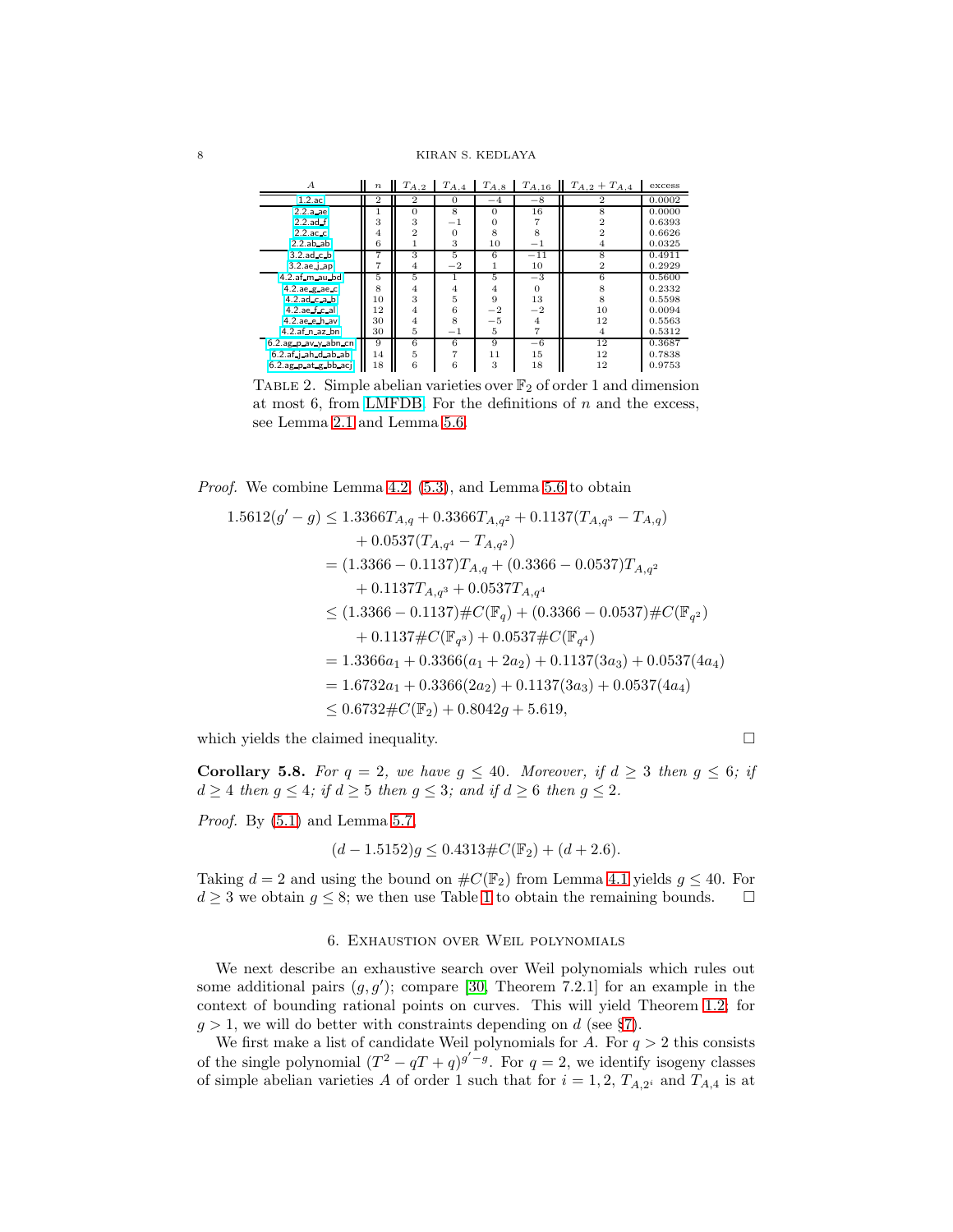most the value listed in Table [1](#page-5-0) for the pair  $(g, 2<sup>i</sup>)$ , and moreover

$$
T_{A,2} + 0.3366(T_{A,4} - T_{A,2}) + 0.1137(T_{A,8} - T_{A,2}) + 0.0537(T_{A,16} - T_{A,4})
$$
  
  $\leq 0.8042g + 5.619;$ 

these are all necessary conditions by Lemma [4.2](#page-5-3) and [\(5.3\)](#page-6-2).

We next identify candidate Weil polynomials for  $C$  for which the resulting values of  $\#C(\mathbb{F}_q)$  (and  $\#C(\mathbb{F}_{q^2})$  for  $q=2$ ) are consistent with at least one choice of A, and eliminate those that are ruled out by any of the following.

- Bounds on point counts from Table [1.](#page-5-0)
- The *positivity condition*: the number of degree-i places on  $C$  must be nonnegative for all  $i \geq 1$ .
- Data from LMFDB (genus  $\leq$  3), [\[36\]](#page-13-17) (genus 4), and [\[6\]](#page-13-5) (genus 5) indicating which curves have a particular Weil polynomial.
- The resultant-1 and resultant-2 criteria of Serre [\[30,](#page-13-12) Theorem 2.4.1] as extended by Howe–Lauter [\[10,](#page-13-26) Proposition 2.8]. The resultant-2 criterion forces C to occur as a double cover of another curve, whose Weil polynomial can sometimes be ruled out. (Compare Corollary [9.3.](#page-11-0))

Finally, we exhaust over pairs of candidate Weil polynomials for C and A to confirm that the resulting Weil polynomial for  $C'$  is not ruled out. This yields the following.

<span id="page-8-1"></span>**Lemma 6.1.** For  $q = 2$ , for  $g = 0, ..., 6$  we have  $g' \le 4, 6, 8, 10, 12, 14, 16$ , respec-tively. Hence by [\(5.1\)](#page-6-1), if  $d \geq 4$  then  $q \leq 3$ ; and if  $d \geq 5$  then  $q \leq 2$ .

*Proof.* From Lemma [5.7,](#page-6-4) for  $g = 0, ..., 6$  we obtain  $g' \le 4, 7, 9, 11, 13, 15, 17$ , respectively. We rule out the pairs  $(g, g') \in \{(1, 7), (2, 9), (3, 11), (4, 13), (5, 15), (6, 17)\}$  by exhausting over Weil polynomials as described above.

We can now prove Theorem [1.2](#page-1-0) as follows. By [\(5.5\)](#page-6-3), Lemma [6.1,](#page-8-1) and Table [1,](#page-5-0) for  $(q, g) = (2, 0), (2, 1), (3, 0), (3, 1), (4, 0), (4, 1)$  we have respectively

$$
g' \le 4, 6, 1, 3, 1, 3.
$$

We may settle all cases by table lookups except  $(q, g, g') = (2, 1, 6)$ , which we settle as follows.

- The isogeny class [6.2.ad](http://www.lmfdb.org/Variety/Abelian/Fq/6.2.ad_c_a_a_m_abg) c a a m abg can be ruled out by the following ar-gument from [\[8\]](#page-13-4). By the resultant-2 criterion (compare Remark [10.3\)](#page-12-3), C' is a double cover of a curve  $C_0$  with real Weil polynomial  $T^2 - 2T - 2$ ; this is inconsistent with  $\#C_0(\mathbb{F}_2) = 1, \#C'(\mathbb{F}_4) = 0.$
- The isogeny class  $6.2$  ad c a f am q occurs for a cyclic étale quintic cover of a genus-2 curve listed in Table [5](#page-14-2) (see also Remark [6.2\)](#page-8-2).

<span id="page-8-2"></span>Remark 6.2. Table [3](#page-14-0) includes a column counting Jacobians in the isogeny class of  $J(C')$ . This can be obtained by table lookups except for [6.2.ad](http://www.lmfdb.org/Variety/Abelian/Fq/6.2.ad_c_a_f_am_q) c a f am q, for which Table [3](#page-14-0) reports a *unique* Jacobian; this will be proved in [\[14\]](#page-13-18).

# 7. Additional constraints on Weil polynomials

<span id="page-8-0"></span>We assume hereafter that  $g > 1$  and introduce constraints on the Weil polynomials of C and C' based on d. Note that none of these presumes  $h_{F'/F} = 1$ , and so may be applicable in other cases of interest.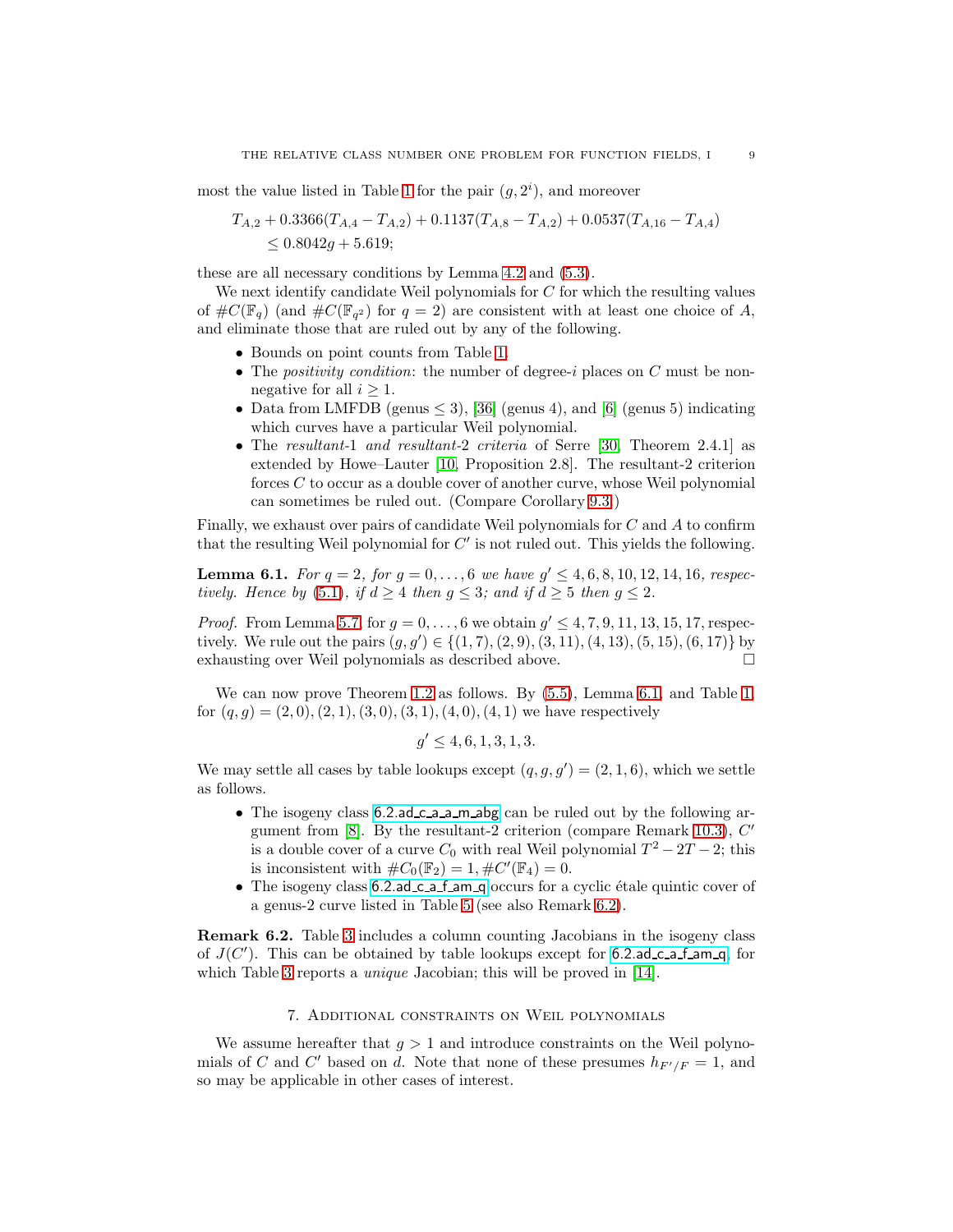We start with the full form of Riemann–Hurwitz:

(7.1) 
$$
2g' - 2 = d(2g - 2) + 2\delta, \qquad 2\delta = \sum_{P} (e_P - 1)
$$

where  $P$  runs over geometric points of  $C'$  and  $e_P$  is the ramification index at  $P$ .

Let t denote the number of geometric ramification points, i.e., the number of  $P$ for which  $e_P > 1$ . Then  $t = 0$  iff  $\delta = 0$ , and  $t \leq 2\delta$  in general. If q is even, then  $e_P$ can never equal 2, so  $t \leq \delta$ ; in particular,

<span id="page-9-4"></span>(7.2) 
$$
\delta = 1 \Longrightarrow t = 1 \Longrightarrow \#C'(\mathbb{F}_q) \ge 1
$$

because the unique ramification point of  $C'$  is  $\mathbb{F}_q$ -rational, and similarly

<span id="page-9-5"></span>(7.3) 
$$
\delta = 2 \Longrightarrow \#C'(\mathbb{F}_{q^2}) \ge 1, \qquad t = 2 \Longrightarrow \#C'(\mathbb{F}_{q^2}) \ge 2.
$$

If  $C' \rightarrow C$  is cyclic of prime degree  $d = p \mid q$ , then the Deuring–Shafarevich formula holds (e.g., see [\[32\]](#page-13-27)): for  $\gamma_C, \gamma_{C'}$  the *p*-ranks of  $C, C',$ 

$$
\gamma_{C'} - 1 = d(\gamma_C - 1) + t
$$

<span id="page-9-1"></span>If  $\delta = 0$  and  $C' \to C$  is cyclic (e.g., if  $d = 2$ ), then by class field theory,

(7.5) 
$$
\#J(C)(\mathbb{F}_q) \equiv 0 \pmod{d}.
$$

For small d, we have the following additional constraints (building on [\[9,](#page-13-28) Lemma 8]).

<span id="page-9-2"></span>• When  $d = 2$ , every  $\mathbb{F}_{q^i}$ -rational point of C lifts to either an  $\mathbb{F}_{q^i}$ -rational ramification point or two  $\mathbb{F}_{q^{2i}}$ -rational points of C'. Hence

(7.6) 
$$
\#C'(\mathbb{F}_{q^{2i}}) \geq 2 \#C(\mathbb{F}_{q^{i}}) - t;
$$

<span id="page-9-6"></span><span id="page-9-0"></span>by  $(5.2)$  and  $(5.3)$ , this yields

(7.7) 
$$
2T_{A,q^i} + T_{A,q^{2i}} - t \leq 2\#C(\mathbb{F}_{q^i}) + T_{A,q^{2i}} - t \leq \#C(\mathbb{F}_{q^{2i}}).
$$

For  $i = 2j - 1$  odd, every degree *i*-place of C' projects to a degree-i place of C. If  $t \leq 2$ , then for  $i > 1$  these points occur in pairs in fibers, and so

(7.8) 
$$
t \leq 2 \Longrightarrow \#C'(\mathbb{F}_{q^{2j-1}}) \equiv \#C'(\mathbb{F}_q) \pmod{2} \qquad (j > 0).
$$

<span id="page-9-8"></span>• When  $d = 3$ , every  $\mathbb{F}_{q^i}$ -rational point of C lifts to either at least one  $\mathbb{F}_{q^i}$ -rational points of C'. Hence  $\#C'(\mathbb{F}_{q^{3i}})$  –  $\hat{\#C}'(\mathbb{F}_{q^i}) \geq 3(\#C(\mathbb{F}_{q^i}) - \#C(\mathbb{F}_{q^i}))$ ; by [\(5.3\)](#page-6-2), this yields

(7.9) 
$$
\#C(\mathbb{F}_{q^i}) + 2T_{A,q^i} + T_{A,q^{3i}} \leq \#C(\mathbb{F}_{q^{3i}}).
$$

<span id="page-9-7"></span><span id="page-9-3"></span>• When  $d = 4$ , every  $\mathbb{F}_{q^i}$ -rational point of C lifts to at least one  $\mathbb{F}_{q^i}$ -rational point, two  $\mathbb{F}_{q^{2i}}$ -rational ramification points, or four  $\mathbb{F}_{q^{4i}}$ -rational points of C'. Hence  $\#C'(\mathbb{F}_{q^{4i}}) \ge 4(\#C(\mathbb{F}_{q^{i}}) - \#C'(\mathbb{F}_{q^{i}})) - 2t$ ; by [\(5.3\)](#page-6-2), this yields

$$
(7.10) \t\t 4T_{A,q^i} + T_{A,q^{4i}} - 2\delta \le 4T_{A,q^i} + T_{A,q^{4i}} - 2t \le #C(\mathbb{F}_{q^{4i}}).
$$

<span id="page-9-9"></span>**Remark 7.11.** For  $d = 2$ , the compositum  $F' \cdot \mathbb{F}_{q^2}$  contains another purely geometric quadratic extension  $F''/F$ . We call the corresponding cover  $C'' \to C$  the *relative quadratic twist* of  $C' \rightarrow C$ ; it also obeys the conditions listed in §[6.](#page-7-0)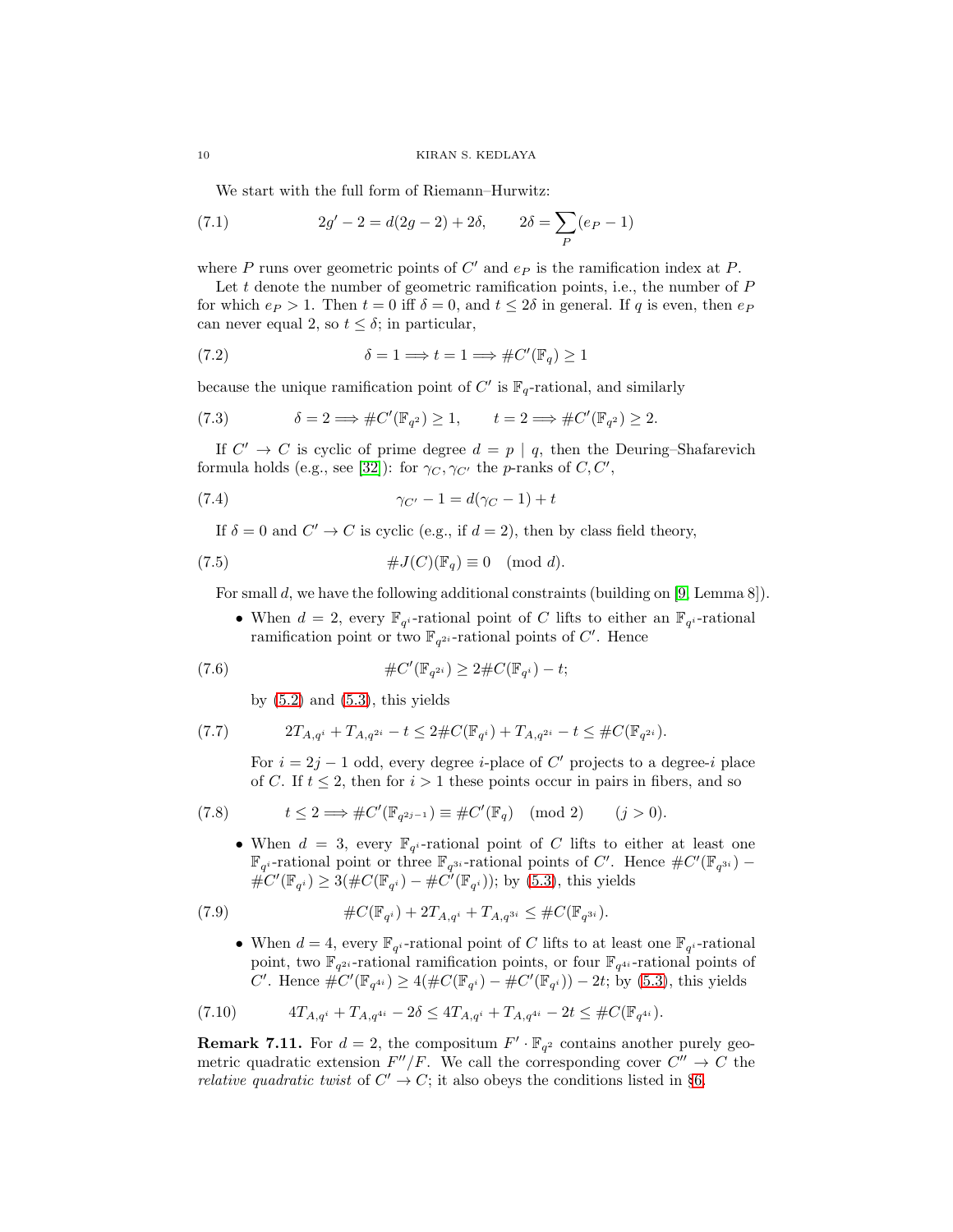#### 8. PURELY GEOMETRIC EXTENSIONS:  $q > 2$

<span id="page-10-0"></span>We settle Theorem [1.3\(](#page-1-1)a) as follows. For  $q > 2$ , Lemma [5.4](#page-6-6) implies  $q \leq 6$ . If  $d = 2$ , then by Lemma [2.5](#page-3-5) plus [\(7.7\)](#page-9-0),

<span id="page-10-2"></span>
$$
(8.1) \#C(\mathbb{F}_{q^2}) \ge 2T_{A,q} + T_{A,q^2} - c(g'-2g+1) = q^2(g'-g) - c(g'-2g+1) \ge q^2(g-1).
$$

Combining [\(8.1\)](#page-10-2) with Table [1,](#page-5-0) we deduce that

$$
(q, g, g') \in \{(3, 2, 3), (3, 2, 4), (3, 3, 5), (3, 3, 6), (3, 4, 7), (4, 2, 3), (4, 2, 4), (4, 3, 5)\}.
$$

If  $d > 2$ , then by upgrading [\(5.5\)](#page-6-3) using Table [1,](#page-5-0) we deduce that  $(d, g, g') = (3, 2, 4)$ . We also have the following.

<span id="page-10-1"></span>**Lemma 8.2.** If  $q > 2$ ,  $q = 2$ , and  $d = 3$ , then  $C' \rightarrow C$  is cyclic.

*Proof.* Suppose first that  $C' \rightarrow C$  is a non-Galois cover which becomes Galois after a quadratic constant field extension. By Lemma [2.5,](#page-3-5) the quadratic twist  $\tilde{C}$  of C admits a cyclic cubic étale cover  $\tilde{C}'$  whose Prym has Weil polynomial  $(T^2 + qT + q)^2$ . Since each  $\mathbb{F}_q$ -point of  $\tilde{C}$  lifts to at most three  $\mathbb{F}_q$ -points of  $\tilde{C}'$ , we have  $\#\tilde{C}(\mathbb{F}_q) + 2q = \tilde{C}'(\mathbb{F}_q) \leq 3\#\tilde{C}(\mathbb{F}_q)$  and so  $\tilde{C}(\mathbb{F}_q) \geq q$ . However,  $\#C(\mathbb{F}_q) \geq 2q$ by [\(5.3\)](#page-6-2), yielding the impossibility

$$
2q + 2 = \#C(\mathbb{F}_q) + \# \tilde{C}(\mathbb{F}_q) \ge 3q.
$$

Suppose next that  $C' \to C$  is geometrically non-Galois. In this case, the Galois closure F'' of  $F'/F$  is itself the function field of a curve C'' with  $q_{F''}=q_F$ . The abelian variety  $J(C'')$  is isogenous to  $J(C) \times A^2 \times E$  for some elliptic curve E, so

$$
\#C''(\mathbb{F}_q) = \#C(\mathbb{F}_q) - 2T_{A,q} - T_{E,q} = \#C(\mathbb{F}_q) - 4q - T_{E,q} \le \#C(\mathbb{F}_q) - 3q;
$$

this yields  $\#C(\mathbb{F}_q) \geq 3q$ , which is inconsistent with Table [1.](#page-5-0)

We now know that in all cases  $C' \to C$  is cyclic, so we may proceed as follows.

- We again exhaust over Weil polynomials for  $C$  and  $A$ , but this time accounting for  $(7.4)$ ,  $(7.5)$ ,  $(7.7)$ ,  $(7.9)$ ,  $(8.1)$ . At this point the cases  $(q, d, g, g') =$  $(3, 2, 3, 6), (4, 2, 2, 4)$  drop out.
- For each candidate Weil polynomial for  $C$ , we consult LMFDB to find all candidates for C. At this point the case  $(q, d, g, g') = (3, 2, 4, 7)$  drops out: the only isogeny class for  $J(C)$  is [4.3.f](http://www.lmfdb.org/Variety/Abelian/Fq/4.3.f_v_ca_eg) v ca eg, which contains no Jacobian.
- We then use MAGMA to compute all cyclic extensions of  $F$  with the desired degree and ramification behavior and check the resulting Weil polynomial for A. At this point the case  $(q, d, g, g') = (4, 2, 3, 5)$  drops out.

This yields Theorem [1.3\(](#page-1-1)a).

### 9. A refined resultant criterion

In preparation for the case  $q = 2$ , we next introduce a refinement of the resultant criteria, modeled on [\[10,](#page-13-26) Proposition 2.8] (applicable over any finite base field).

<span id="page-10-3"></span>**Lemma 9.1.** Let  $f: C' \to C$  be a finite flat morphism of degree d between smooth projective curves over an arbitrary field k. Let  $f^* : J(C) \to J(C')$  denote the pullback map and let  $f_* : J(C') \to J(C)$  denote the pushforward map. Let A be the Prym variety of  $f$ , defined as the reduced closed subscheme of the identity component of  $\ker(f_*)$ . Then there is an exact sequence

<span id="page-10-4"></span>(9.2) 
$$
0 \to \Delta \to J(C) \times_k A \to J(C') \to 0
$$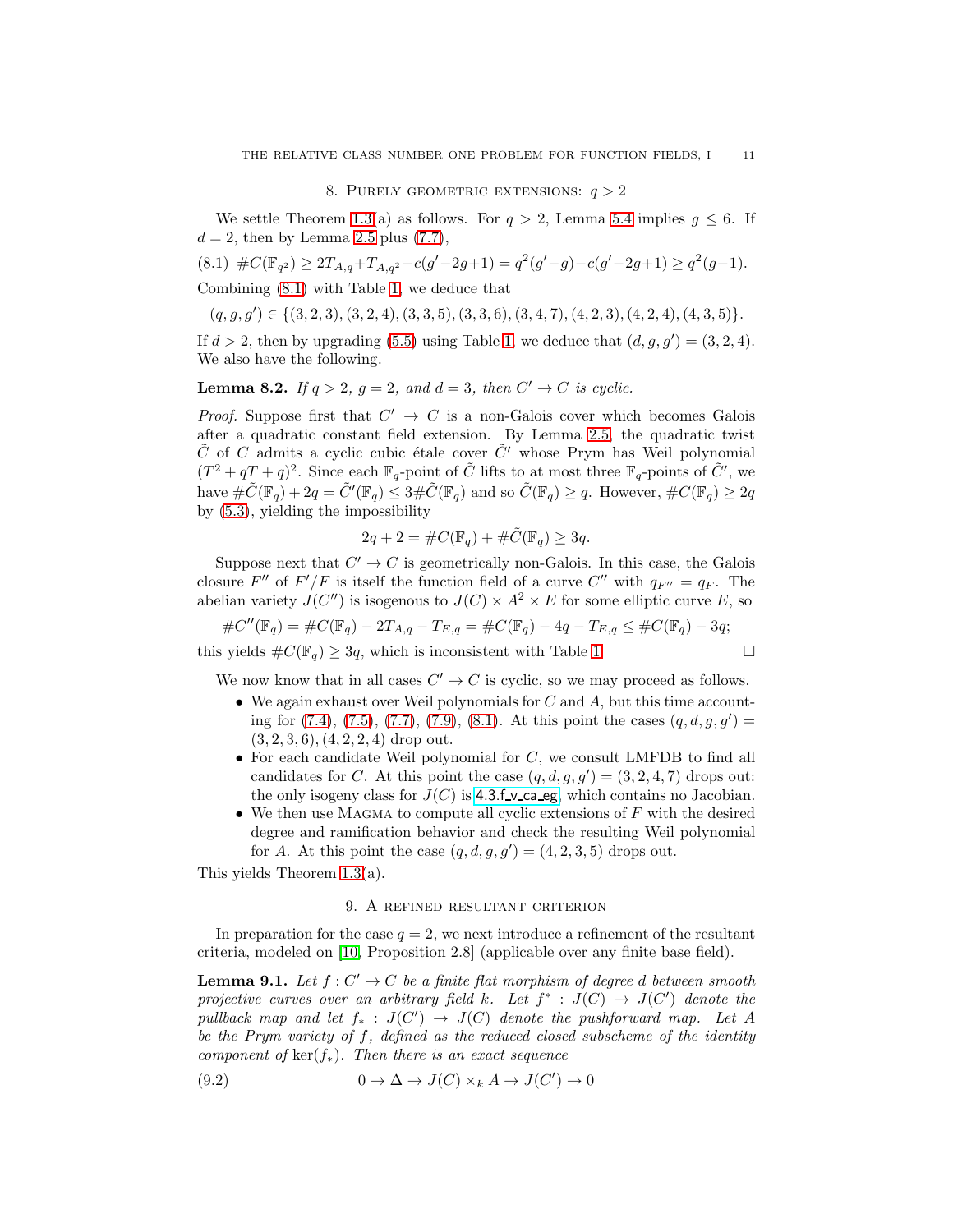where the map  $J(C) \to J(C')$  is  $f^*$  and  $\Delta$  is a finite flat group scheme killed by d.

*Proof.* The composition  $J(C) \stackrel{f^*}{\to} J(C') \stackrel{f^*}{\to} J(C)$  equals the isogeny [d]; consequently,  $f_*$  is surjective (as a morphism of group schemes) and  $J(C) \stackrel{f^*}{\to} J(C') \to$  $J(C')/\ker(f_*)$  is surjective. The latter implies that  $J(C) \times_k \ker(f_*) \to J(C')$  is surjective, as then is  $\ker(f_*) \to \operatorname{coker}(f^*)$ ; since the target is connected and reduced,  $A \to \mathrm{coker}(f^*)$  is surjective, as then is  $J(C) \times_k A \to J(C')$ .

Let S be an arbitrary k-scheme and suppose  $x \in (J(C) \times_k A)(S)$  maps to zero to  $J(C')$ . Write  $x = (x_1, x_2)$  with  $x_1 \in J(C)(S)$  and  $x_2 \in A(S)$ . By definition,  $x_1$  and  $-x_2$  have the same image in  $J(C')(S)$ ; that is,  $f^*(x_1) = -x_2$ . Applying  $f_*$ , we deduce that  $f_* f^*(x_1) = 0$ , and so  $[d](x_1) = 0$ ; it follows that  $[d](x) =$  $([d](x_1), [d](x_2)) = (0, [d](x_2))$  maps to zero in  $J(C')$ , and hence  $[d](x_2) = 0$ .

<span id="page-11-0"></span>Corollary 9.3. In Lemma [9.1,](#page-10-3) let  $h_1$  and  $h_2$  be the radicals of the real Weil polynomials associated to  $J(C)$  and A. Let  $\widetilde{\operatorname{res}}(h_1, h_2)$  be the modified reduced resultant of  $h_1$  and  $h_2$  in the sense of [\[10,](#page-13-26) Proposition 2.8]. Then

(9.4) 
$$
\gcd(d, \widetilde{\text{res}}(h_1, h_2)) > 1.
$$

*Proof.* In [\(9.2\)](#page-10-4),  $\Delta$  cannot be trivial: otherwise,  $J(C')$  would be decomposable as a principally polarized abelian variety, violating Torelli [\[26,](#page-13-29) Theorem 12.1]. The exponent of  $\Delta$  divides d by Lemma [9.1](#page-10-3) and res $(h_1, h_2)$  by [\[10,](#page-13-26) Proposition 2.8].  $\Box$ 

<span id="page-11-1"></span>10. PURELY GEOMETRIC EXTENSIONS:  $q = 2$ 

To conclude, we establish parts (b) and (c) of Theorem [1.3.](#page-1-1)

 $\sim$   $\sim$  0.3366

<span id="page-11-2"></span>**Lemma 10.1.** If  $q = 2$  and  $d = 2$ , then  $q \leq 9$ . Moreover, for  $q = 2, \ldots, 9$  we have respectively  $g' \leq 7, 9, 10, 11, 13, 14, 15, 17$ .

Proof. Combining [\(5.1\)](#page-6-1), Lemma [5.6,](#page-6-0)and [\(7.7\)](#page-9-0) yields

$$
1.5612(g-1) \leq 1.5612(g'-g) - 0.3366\delta
$$
  
\n
$$
\leq T_{A,q} + 0.3366(T_{A,q} + T_{A,q^2} - \delta)
$$
  
\n
$$
+ 0.1137(T_{A,q^3} - T_{A,q}) + 0.0537(T_{A,q^4} - T_{A,q^2})
$$
  
\n
$$
\leq (1 - 0.3366 - 0.1137 + 0.0537)T_{A,q}
$$
  
\n
$$
+ (0.3366 - 0.0537)(T_{A,q} + T_{A,q^2} - t) + 0.1137T_{A,q^3} + 0.0537T_{A,q^4}
$$
  
\n
$$
\leq (1 - 0.3366 - 0.1137 + 0.0537) \#C(\mathbb{F}_q)
$$
  
\n
$$
+ (0.3366 - 0.0537)(\#C(\mathbb{F}_{q^2}) - \#C(\mathbb{F}_q))
$$
  
\n
$$
+ 0.1137 \# C(\mathbb{F}_{q^3}) + 0.0537 \# C(\mathbb{F}_{q^4})
$$
  
\n
$$
= a_1 + 0.3366(2a_2) + 0.1137(3a_3) + 0.0537(4a_4) \leq 0.8042g + 5.619.
$$

This yields the claimed results.

<span id="page-11-3"></span>**Lemma 10.2.** Suppose that  $q = 2$  and  $q > 1$ .

(a) If  $d = 2$ , then  $(g, g') \in \{(2, 3), (2, 4), (2, 5), (3, 5), (3, 6), (4, 7), (4, 8), (5, 9), (6, 11), (7, 13)\}.$ (b) If  $d = 3$ , then  $(g, g') \in \{(2, 4), (2, 6), (3, 7), (4, 10)\}.$ (c) If  $d = 4$ , then  $(g, g') \in \{(2, 5), (2, 6), (3, 9)\}.$ (d) If  $d > 4$ , then  $g = 2$  and  $(d, g') \in \{(5, 6), (6, 7), (7, 8)\}.$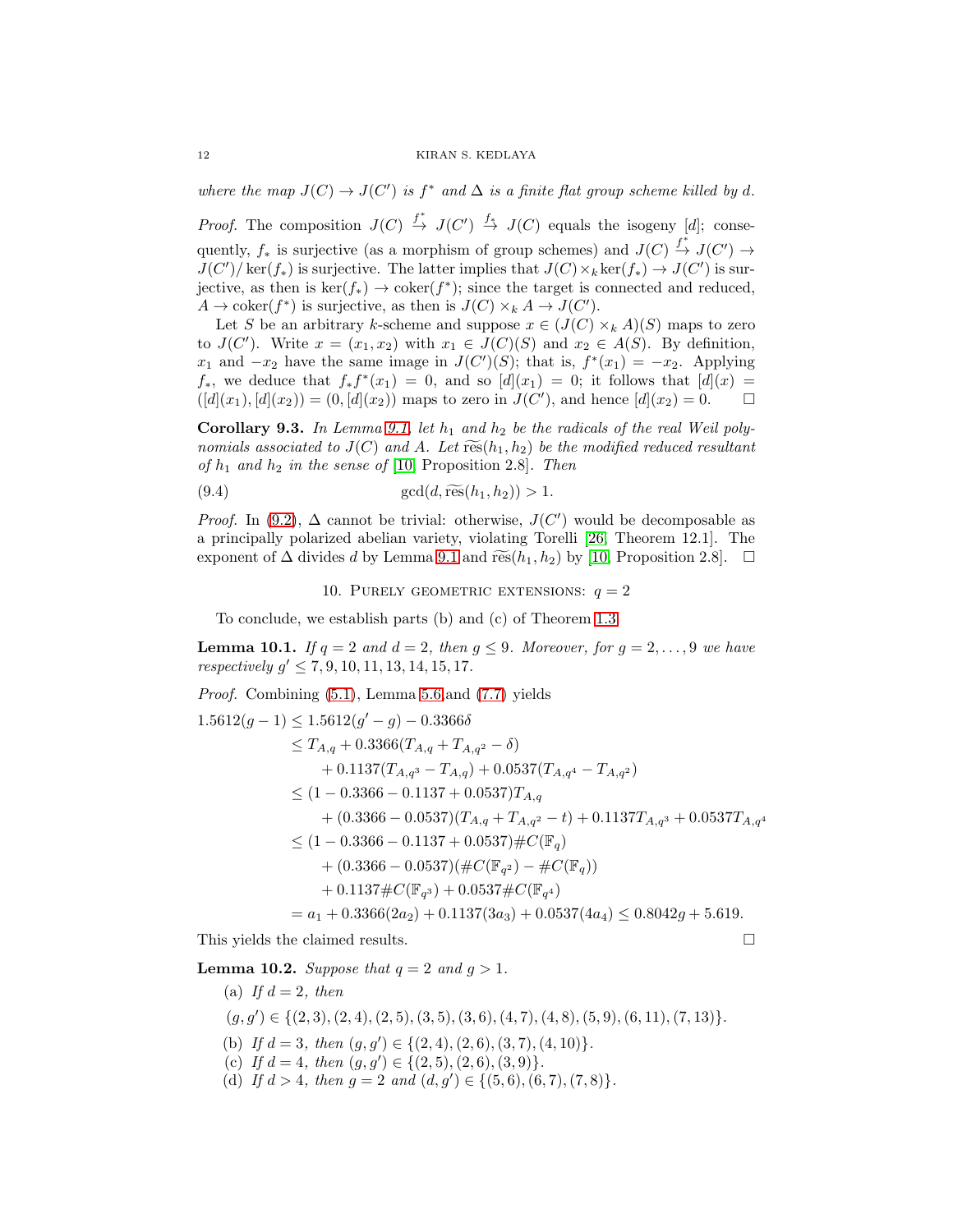Proof. We run an exhaustive search over Weil polynomials as in §[6,](#page-7-0) but also accounting for  $(7.2)$ ,  $(7.3)$ ,  $(7.5)$  (for  $d = 2$ ),  $(7.6)$  (taking  $i = 1, 2, 3$ ),  $(7.9)$  (taking  $i = 1, 2$ , [\(7.10\)](#page-9-7) (taking  $i = 1$ ), and [\(9.4\)](#page-11-1). This rules out

 $(d, g, g') \in \{(2, 2, 6), (2, 2, 7), (2, 3, 7), (2, 3, 8), (2, 3, 9), (2, 4, 9), (2, 4, 10), (2, 4, 11),$  $(2, 5, 10), (2, 5, 11), (2, 6, 12), (2, 6, 13), (2, 7, 14), (2, 8, 15), (2, 9, 17),$ 

 $(3, 2, 5), (3, 2, 7), (3, 2, 8), (3, 3, 8), (3, 3, 9), (3, 3, 10), (3, 4, 11), (3, 4, 12),$ 

 $(3, 5, 13), (3, 5, 14), (3, 6, 16), (4, 2, 7), (4, 2, 8), (4, 3, 10), (5, 2, 7), (5, 2, 8), (6, 2, 8)\}.$ 

(The runtime is dominated by the cases  $(d, g, g') = (2, 8, 15), (2, 9, 17)$ .) We may thus deduce (a) from [\(5.1\)](#page-6-1) and Lemma [10.1,](#page-11-2) (b) from Lemma [5.8](#page-7-2) and Lemma [6.1,](#page-8-1) and (c) and (d) from Lemma [6.1.](#page-8-1)  $\Box$ 

We obtain Theorem  $1.3(b)$  by a similar calculation which also accounts for  $(7.8)$ (taking  $j = 2$ ), Remark [7.11,](#page-9-9) and the following Remark [10.3.](#page-12-3)

<span id="page-12-3"></span>**Remark 10.3.** If  $C' \to C$  is étale and geometrically cyclic (i.e., cyclic after base extension from  $\mathbb{F}_2$  to an algebraic closure), we can upgrade Lemma [9.1](#page-10-3) to say that  $\Delta$  has exponent exactly d (because ker( $f^*$ ) is étale and cyclic of order d; compare  $(7.5)$ , and Corollary [9.3](#page-11-0) to say that  $\widetilde{\operatorname{res}}(h_1, h_2)$  must be divisible by d.

If we drop these conditions on  $C' \rightarrow C$ , we can still say something when  $gcd(d, \widetilde{\operatorname{res}}(h_1, h_2)) = 2$ : as in [\[10,](#page-13-26) Theorem 2.2] there must be a degree-2 map from C' to another curve D whose Jacobian is isogenous to  $J(C)$  or A. By  $(5.1)$ , the second option cannot occur if  $g' > 2g + 1$ ; in characteristic 2, [\(7.4\)](#page-9-1) also applies.

In the context of Theorem [1.3\(](#page-1-1)b), the condition that  $gcd(d, \widetilde{\operatorname{res}}(h_1, h_2)) = 2$  rules out some cases with  $(d, g, g') \in \{(4, 2, 6), (4, 3, 9), (6, 2, 7)\}$ : there would have to be a double cover  $C' \to D$  with  $J(D)$  isogenous to  $J(C)$ , but this is forbidden by Lemma [10.2\(](#page-11-3)a). Similarly, if  $(d, g, g') = (4, 2, 5)$ , then  $J(D)$  cannot be isogenous to A: otherwise D would admit an étale double cover while  $\#J(D)(\mathbb{F}_2) = 1$ . Hence  $J(C)$ ,  $J(C')$  must occur in Theorem [1.3\(](#page-1-1)c) with  $(d, g, g') = (2, 2, 5)$ .

<span id="page-12-6"></span>**Remark 10.4.** When  $d = 2$  and  $\delta \leq 1$ , A admits a principal polarization; over  $\mathbb{C}$ this is classical [\[3,](#page-12-4) Theorem 12.3.3], and a characteristic-free argument will appear in  $[1]$ . Our formulation of Theorem [1.3\(](#page-1-1)b) does not account for this constraint; it would rule out a further 16 pairs, which are marked with stars in Table [7.](#page-16-0)

To obtain Theorem [1.3\(](#page-1-1)c), we use table lookups to find candidates for  $C$  with a given Weil polynomial (see §[6\)](#page-7-0), then use Magma to enumerate cyclic extensions. As a consistency check, for each triple  $(d, g, g')$  listed in Lemma [10.2](#page-11-3) with  $g \leq 5$ , we enumerated cyclic extensions for all curves  $C$  of genus  $q$ ; this took about 14 hours and yielded no new results.

# **REFERENCES**

- <span id="page-12-5"></span><span id="page-12-0"></span>[1] J. Achter and S. Casalaina-Martin, Putting the p back in Prym, in preparation.
- [2] S. Bae and P. Kang, Class numbers of cyclotomic function fields, *Acta Arith.* 102 (2002), 251–259.
- <span id="page-12-4"></span>[3] C. Birkenhake and H. Lange, *Complex Algebraic Varieties*, second edition, Grundlehren der math. Wissenschaften 302, Springer-Verlag, Berlin, 2004.
- <span id="page-12-1"></span>[4] J. Booher and J.F. Voloch, Recovering affine curves over finite fields from L-functions, *Pacific J. Math.* 314 (2021), 1–28.
- <span id="page-12-2"></span>[5] T. D'Nelly-Warady and K.S. Kedlaya, Geometric decomposition of abelian varieties of order 1, [arXiv:2109.03986v1](https://arxiv.org/abs/2109.03986) (2021).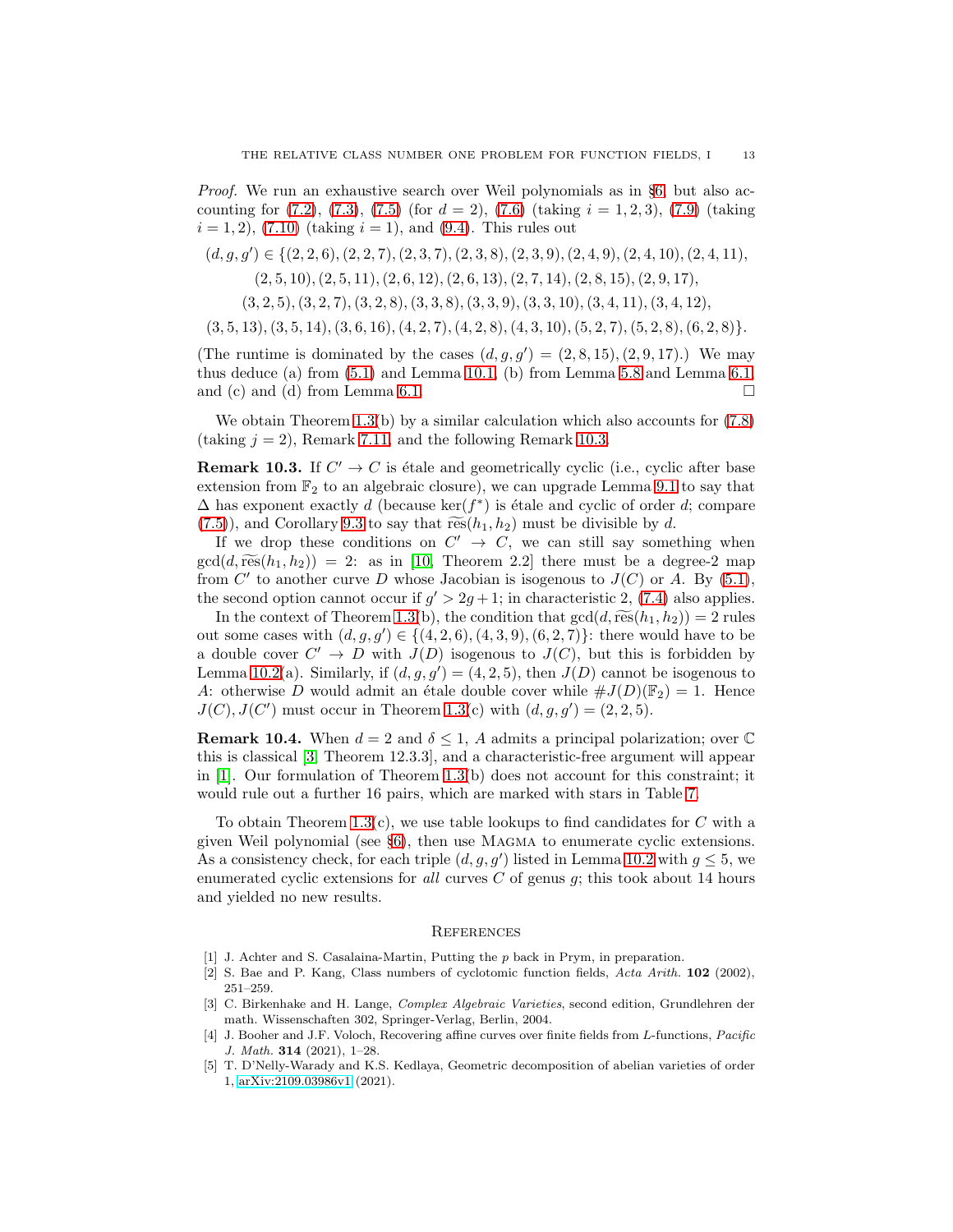#### <span id="page-13-5"></span>14 KIRAN S. KEDLAYA

- <span id="page-13-14"></span>[6] D. Dragutinović, Supersingular curves of genera four and five in characteristic two, masters thesis, Utrecht University, 2021; [https://github.com/DusanDragutinovic/MT\\_Curves](https://github.com/DusanDragutinovic/MT_Curves).
- [7] T. Dupuy, K.S. Kedlaya, D. Roe, and C. Vincent, Isogeny classes of abelian varieties over finite fields in the LMFDB, in *Arithmetic Geometry, Number Theory, and Computation*, Simons Symposia, Springer, 2022, 375–448.
- <span id="page-13-4"></span>[8] X. Faber, J. Grantham, and E.W. Howe, On the maximum gonality of a curve over a finite field, in preparation.
- <span id="page-13-28"></span>[9] E.W. Howe and K.E. Lauter, Improved upper bounds for the number of points on curves over finite fields, *Ann. Inst. Fourier (Grenoble)* 53 (2000), 1677–1737.
- <span id="page-13-26"></span>[10] E.W. Howe and K.E. Lauter, New methods for bounding the number of points on curves over finite fields, in *Geometry and arithmetic*, Eur. Math. Soc., Zürich, 2012, 173–212.
- <span id="page-13-0"></span>[11] H. Jung and J. Ahn, Divisor class number one problem for abelian extensions over rational function fields, *J. Algebra* 310 (2007), 1–14.
- <span id="page-13-13"></span>[12] K.S. Kedlaya, Search techniques for root-unitary polynomials, in *Computational Arithmetic Geometry*, Contemporary Math. 463, Amer. Math. Soc., 2008, 71–82.
- <span id="page-13-22"></span><span id="page-13-18"></span>[13] K.S. Kedlaya, Abelian varieties over F<sup>2</sup> of prescribed order, [arXiv:2107.12453v2](https://arxiv.org/abs/2107.12453) (2021).
- [14] K.S. Kedlaya, The relative class number one problem for function fields, II, preprint available at <https://kskedlaya.org/papers>.
- <span id="page-13-19"></span>[15] K.S. Kedlaya, The relative class number one problem for function fields, III, preprint available at <https://kskedlaya.org/papers>.
- <span id="page-13-15"></span>[16] K. Lauter, Zeta functions of curves over finite fields with many rational points, *Coding Theory, Cryptography and Related Areas (Guanajuato, 1998)*, Springer, Berlin, 2000, 167–174.
- <span id="page-13-24"></span><span id="page-13-1"></span>[17] K.S. Kedlaya, GitHub repository <https://github.com/kedlaya/same-class-number>.
- [18] M. Kida and N. Murabayashi, Cyclotomic function fields with divisor class number one, *Tokyo J. Math.* 14 (1991), 45–56.
- <span id="page-13-2"></span>[19] J.R.C. Leitzel and M.L. Madan, Algebraic function fields with equal class number, *Acta Arith.* 30 (1976), 169–177.
- <span id="page-13-6"></span>[20] J.R.C. Leitzel, M.L. Madan, and C.S. Queen, Algebraic function fields with small class number, *J. Number Theory* 7 (1975), 11–27.
- <span id="page-13-16"></span><span id="page-13-3"></span>[21] The LMFDB Collaboration, L-Functions and Modular Forms Database, <https://lmfdb.org>.
- [22] R. Macrae, On unique factorization in certain rings of algebraic functions, *J. Algebra* 17 (1971), 243–261.
- <span id="page-13-10"></span>[23] M.L. Madan and S. Pal, Abelian varieties and a conjecture of R. M. Robinson, *J. reine angew. Math.* 291 (1977), 78–91.
- <span id="page-13-25"></span>[24] manYPoints — Table of Curves with Many Points, <https://manypoints.org> (accessed Nov 2021).
- <span id="page-13-8"></span>[25] P. Mercuri and C. Stirpe, Classification of algebraic function fields with class number one, *J. Number Theory* 154 (2015), 365–374.
- <span id="page-13-29"></span><span id="page-13-20"></span>[26] J.S. Milne, Jacobian varieties, in *Arithmetic Geometry*, Springer-Verlag, New York, 1986.
- [27] S. Mukai, Curves and Grassmannians, in *Algebraic Geometry and Related Topics*, International Press, Cambridge, MA, 1993, 19–40.
- <span id="page-13-21"></span><span id="page-13-11"></span>[28] S. Mukai, Curves and symmetric spaces, I, *Amer. J. Math.* 117 (1995), 1627–1644.
- <span id="page-13-12"></span>[29] R.M. Robinson, Conjugate algebraic units in a special interval, *Math. Z.* 154 (1977), 31–40. [30] J.-P. Serre, *Rational Points on Curves over Finite Fields*, Doc. Math. 18, Soc. Math. France,
- <span id="page-13-9"></span>2020.
- <span id="page-13-27"></span>[31] Q. Shen and S. Shi, Function fields of class number one, *J. Num. Theory* 154 (2015), 375–389. [32] D. Shiomi, On the Deuring–Shafarevich formula, *Tokyo Math. J.* 34 (2011), 313–318.
- <span id="page-13-23"></span>[33] A. Smith, Algebraic integers with conjugates in a prescribed distribution, [arXiv:2111.12660v1](https://arxiv.org/abs/2111.12660) (2021).
- [34] A.V. Sutherland and F. Voloch, Maps between curves and arithmetic obstructions, in *Arithmetic Geometry: Computations and Applications*, Contemp. Math. 722, Amer. Math. Soc., 2019, 167–175.
- <span id="page-13-7"></span>[35] C. Stirpe, A counterexample to "Algebraic function fields with small class number", *J. Number Theory* 143 (2014), 402–404.
- <span id="page-13-17"></span>[36] X. Xarles, A census of all genus 4 curves over the field with 2 elements, [arXiv:2007.07822v1](https://arxiv.org/abs/2007.07822) (2020).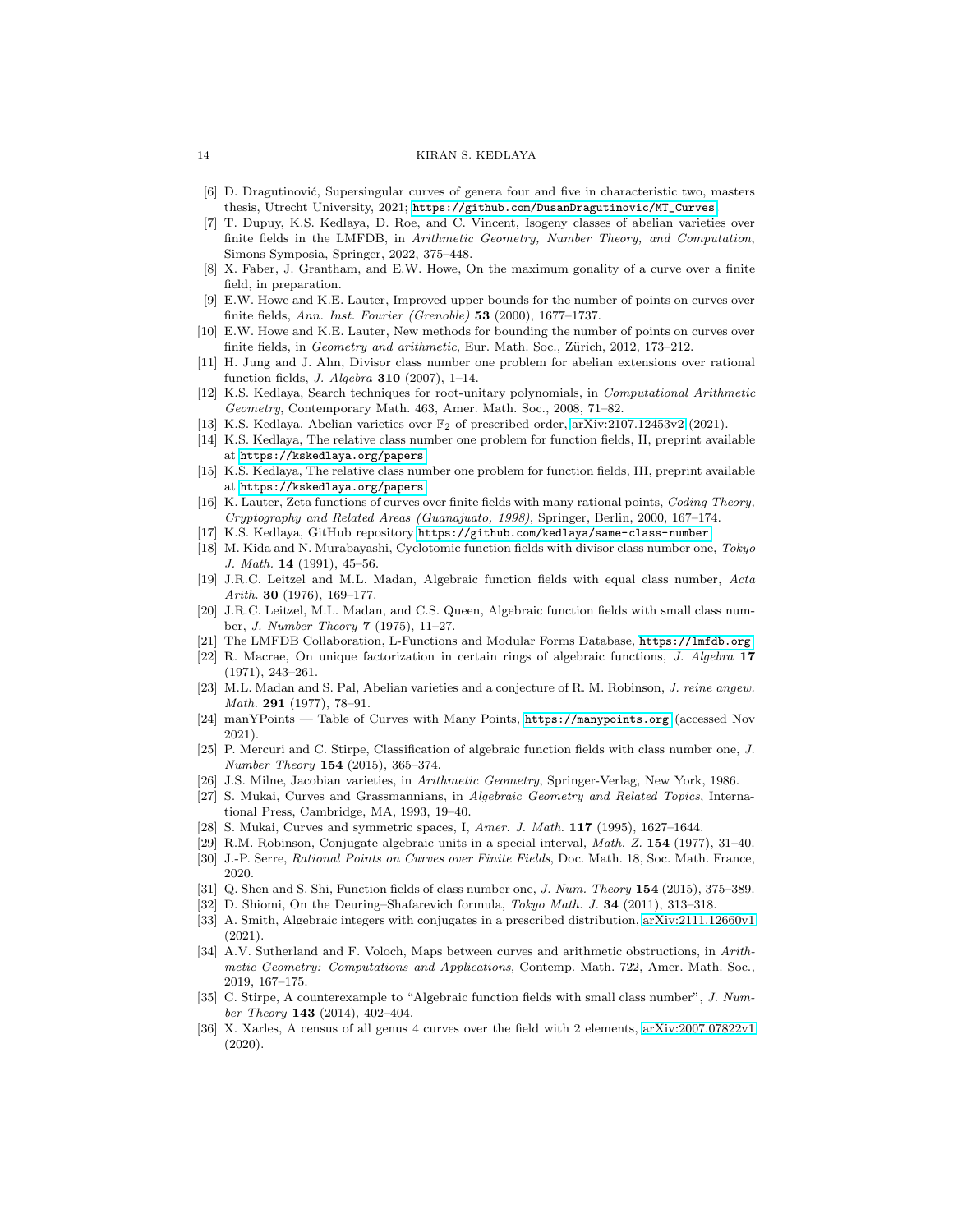| $q_F$          | $g_F$        | $g_{F}$        | J(C)             | J(C')               | $\#C'$         | $q_F$          | $g_F$    | $g_{F}$        | J(C)             | J(C')                     | $\#C'$ |
|----------------|--------------|----------------|------------------|---------------------|----------------|----------------|----------|----------------|------------------|---------------------------|--------|
| $\mathbf{2}$   | $\Omega$     |                | 0                | $1.2$ .ac           |                | $\overline{2}$ |          | 4              | 1.2 <sub>c</sub> | $4.2$ ad $f$ ag i         |        |
| $\overline{2}$ | $\Omega$     | $\overline{2}$ | $\Omega$         | $2.2$ .ad.f         |                | $\overline{2}$ | 1        | 4              | 1.2.c            | 4.2.ac.c.ae.i             | 2      |
| $\mathbf{2}$   | $\Omega$     | $\overline{2}$ | 0                | $2.2$ .ac.c         |                | $\Omega$       |          | 5              | 1.2 <sub>b</sub> | $5.2$ ad $c$ d ag h       | 3      |
| $\mathbf{2}$   | $\Omega$     | 3              | $\mathbf{0}$     | $3.2$ .ad.c.b       |                | $\overline{2}$ |          | 5              | 1.2.b            | $5.2$ .ad.c.e.ai.i        | 3      |
| $\overline{2}$ | $\Omega$     | 3              | $\Omega$         | 3.2.ad d ac         |                | $\overline{2}$ |          | 5              | 1.2.b            | 5.2.ad e ag k ao          | 3      |
| $\overline{2}$ | $\mathbf{0}$ | $\overline{4}$ | $\overline{0}$   | $4.2$ .ad.c.a.b     |                | $\overline{2}$ |          | 6              | 1.2 <sub>c</sub> | $6.2$ ad $c$ a $f$ am $g$ | $1*$   |
| $\overline{2}$ |              | $\mathcal{D}$  | 1.2.a            | $2.2$ .ac.e         |                | 3              | 0        |                | $\Omega$         | $1.3$ .ab                 |        |
| $\mathbf{2}$   |              | $\mathbf{2}$   | 1.2 <sub>b</sub> | $2.2$ .ab.c         |                | 3              |          | $\overline{2}$ | $1.3$ .ab        | $2.3.$ ae $-i$            |        |
| $\mathbf{2}$   |              | $\overline{2}$ | 1.2.c            | 2.2.a.a.            |                | 3              |          | $\overline{2}$ | 1.3.a            | $2.3$ ad $g$              |        |
| $\overline{2}$ |              | 3              | $1.2$ .ac        | $3.2$ ad $d$ ac     |                | 3              |          | $\mathbf{2}$   | 1.3.b            | $2.3$ .ac $-d$            |        |
| $\mathbf{2}$   |              | 3              | $1.2$ .ab        | $3.2$ ad $g$ ak     |                | 3              |          | $\overline{2}$ | 1.3.c            | $2.3$ .ab.a               |        |
| $\mathbf{2}$   |              | 3              | $1.2$ .ab        | $3.2$ .ac.c.ad      |                | 3              |          | 3              | 1.3 <sub>c</sub> | $3.3$ ae $g$ ag           |        |
| $\mathbf{2}$   |              | 3              | 1.2.b            | $3.2$ ad $g$ ai     |                | 3              |          | 3              | 1.3.d            | $3.3$ .ad.a.i             | 2      |
| $\mathbf{2}$   |              | 3              | 1.2.b            | $3.2$ .ac.e.ah      |                |                |          |                |                  |                           |        |
| $\overline{2}$ |              | $\overline{4}$ | 1.2.a            | $4.2$ ad $e$ af $i$ |                | 4              | $\Omega$ |                | $\Omega$         | $1.4.$ ae                 |        |
| $\overline{2}$ |              | 4              | 1.2.a            | 4.2.ad f.ai.m       | $\overline{2}$ | $\overline{4}$ |          | $\overline{2}$ | 1.4.a            | $2.4$ .ae.i               |        |

Appendix A. Extensions of relative class number 1

<span id="page-14-0"></span>TABLE 3. Purely geometric extensions with  $g_F \leq 1$ ,  $g_{F'} > g_F$ . The column  $\#C'$  counts Jacobians in the isogeny class. The star indicates a conjectural value; see Remark [6.2.](#page-8-2)

| $q_F$          | $^{d}$         | $g_F$          | $g_{F}$        | J(C)        | F                                                          |
|----------------|----------------|----------------|----------------|-------------|------------------------------------------------------------|
| 3              | $\mathbf{2}$   | $\overline{2}$ | 3              | $2.3$ .ab.c | $y^2 + x^5 + 2x^2 + x$                                     |
| 3              | $\mathbf{2}$   | $\overline{2}$ | 3              | $2.3$ abe   | $y^2 + x^6 + x^4 + 2x^3 + x^2 + 2x$                        |
| 3              | $\mathbf{2}$   | $\mathbf{2}$   | 3              | 2.3.b.c     | $y^2 + 2x^5 + x^2 + 2x$                                    |
| 3              | $\overline{2}$ | $\overline{2}$ | 3              | 2.3.b.e     | $y^2 + 2x^6 + 2x^4 + x^3 + 2x^2 + x$                       |
| 3              | $\overline{2}$ | $\overline{2}$ | $\overline{4}$ | 2.3.c.h     | $y^2 + 2x^6 + x^4 + 2x^3 + x^2 + 2$                        |
| 3              | $\overline{2}$ | 3              | 5              | 3.3.c.g.    | $y^2 + 2x^8 + x^7 + x^5 + x^3 + 2x^2 + 2x$                 |
| 3              | $\overline{2}$ | 3              | 5              | 3.3.c.g.m   | $y^2 + x^7 + 2x^5 + x^4 + x^3 + x^2 + 2$                   |
| 3              | 3              | $\overline{2}$ | $\overline{4}$ | 2.3.c.d     | $y^2 + 2x^6 + 2x^4 + x^3 + x + 2$                          |
| 3              | 3              | $\overline{2}$ | $\overline{4}$ | 2.3.c.g.    | $y^2 + 2x^6 + 2x^5 + x^4 + x^3 + x^2 + 2x + 2$             |
| $\overline{4}$ | $\mathbf{2}$   | $\mathbf{2}$   | 3              | $2.4$ .ab.e | $y^2 + xy + x^5 + x$                                       |
| $\overline{4}$ | $\mathbf{2}$   | $\overline{2}$ | 3              | 2.4.b.e     | $y^2 + xy + x^5 + ax^2 + x$                                |
| 4              | 3              | $\mathbf{2}$   | $\overline{4}$ | $2.4$ .d.h  | $y^{2} + (x^{3} + x + 1)y + ax^{5} + ax^{4} + ax^{3} + ax$ |

TABLE 4. Purely geometric extensions with  $q_F > 2$  and  $g_F > 1$ .

<span id="page-14-1"></span>

| $_{d}$         | $g_F$          | $g_{F}$        | J(C)                | F                                                              |
|----------------|----------------|----------------|---------------------|----------------------------------------------------------------|
| 3              | $\overline{2}$ | 4              | $2.2 \text{.ac.e.}$ | $y^2 + y + x^5 + x^4 + 1$                                      |
| 3              | $\overline{2}$ | $\overline{4}$ | 2.2.b.b             | $y^{2} + (x^{3} + x + 1)y + x^{6} + x^{3} + x^{2} + x$         |
| 3              | $\overline{2}$ | 6              | 2.2.a.c             | $y^2 + y + x^5 + x^4 + x^3$                                    |
| 3              | $\overline{2}$ | 6              | 2.2.b.c             | $y^2 + xy + x^5 + x^3 + x^2 + x$                               |
| $\,3$          | $\overline{2}$ | 6              | 2.2.b.d             | $y^{2} + (x^{3} + x + 1)y + x^{6} + x^{5} + x^{4} + x^{2}$     |
| $\overline{3}$ | 3              | $\overline{7}$ | 3.2.a.b.a           | $y^4 + (x^3 + 1)y + x^4$                                       |
| 3              | 3              | $\overline{7}$ | 3.2.a.b.d           | $y^3 + x^2y^2 + x^3y + x^4 + x^3 + x$                          |
| 3              | 3              | $\overline{7}$ | 3.2.b.b.b           | $y^3 + xy^2 + (x^3 + 1)y + x^4$                                |
| 3              | 3              | $\overline{7}$ | 3.2.b.b.e           | $+(x^{2}+x)y^{2}+y+x^{3}$<br>$u^3$                             |
| 3              | 3              | $\overline{7}$ | 3.2.b.c.b           | $xy^3 + xy^2 + y + x^3$                                        |
| 3              | 3              | $\overline{7}$ | 3.2.b.c.e.          | $y^4 + xy^2 + y + x^4$                                         |
| 3              | 3              | $\overline{7}$ | 3.2.b.e.e.          | $y^3 + x^2y^2 + xy + x^4 + x$                                  |
| 3              | $\overline{4}$ | 10             | 4.2.d.f.k.s         | $x^{2}y^{3} + (x^{4} + x^{2} + 1)y + x^{4} + x^{2} + x + 1$    |
| 3              | 4              | 10             | 4.2.e.j.q.z         | $xy^{3} + (x^{2} + x + 1)y^{2} + (x^{4} + x)y + x^{5} + x^{4}$ |
| $\overline{4}$ | $\overline{2}$ | 5              | $2.2$ .ab.c         | $y^2 + xy + x^5 + x^3 + x$                                     |
| $\overline{5}$ | $\mathbf{2}$   | 6              | 2.2.a.a.            | $y^2 + y + x^5$                                                |
| $\bf 5$        | $\overline{2}$ | 6              | 2.2.b.c             | $y^2 + xy + x^5 + x^3 + x^2 + x$                               |
| $\rm 5$        | $\overline{2}$ | 6              | 2.2.c.e             | $y^2 + y + x^5 + x^4$                                          |
| $\overline{7}$ | $\overline{2}$ | 8              | 2.2.c.d             | $y^{2} + (x^{2} + x + 1)y + x^{5} + x^{4} + x^{2} + x$         |

<span id="page-14-2"></span>TABLE 5. Cyclic purely geometric extensions with  $q_F = 2, g_F > 1$ ,  $d > 2$ . Conjecture [1.5](#page-2-0) asserts that no noncyclic extensions occur.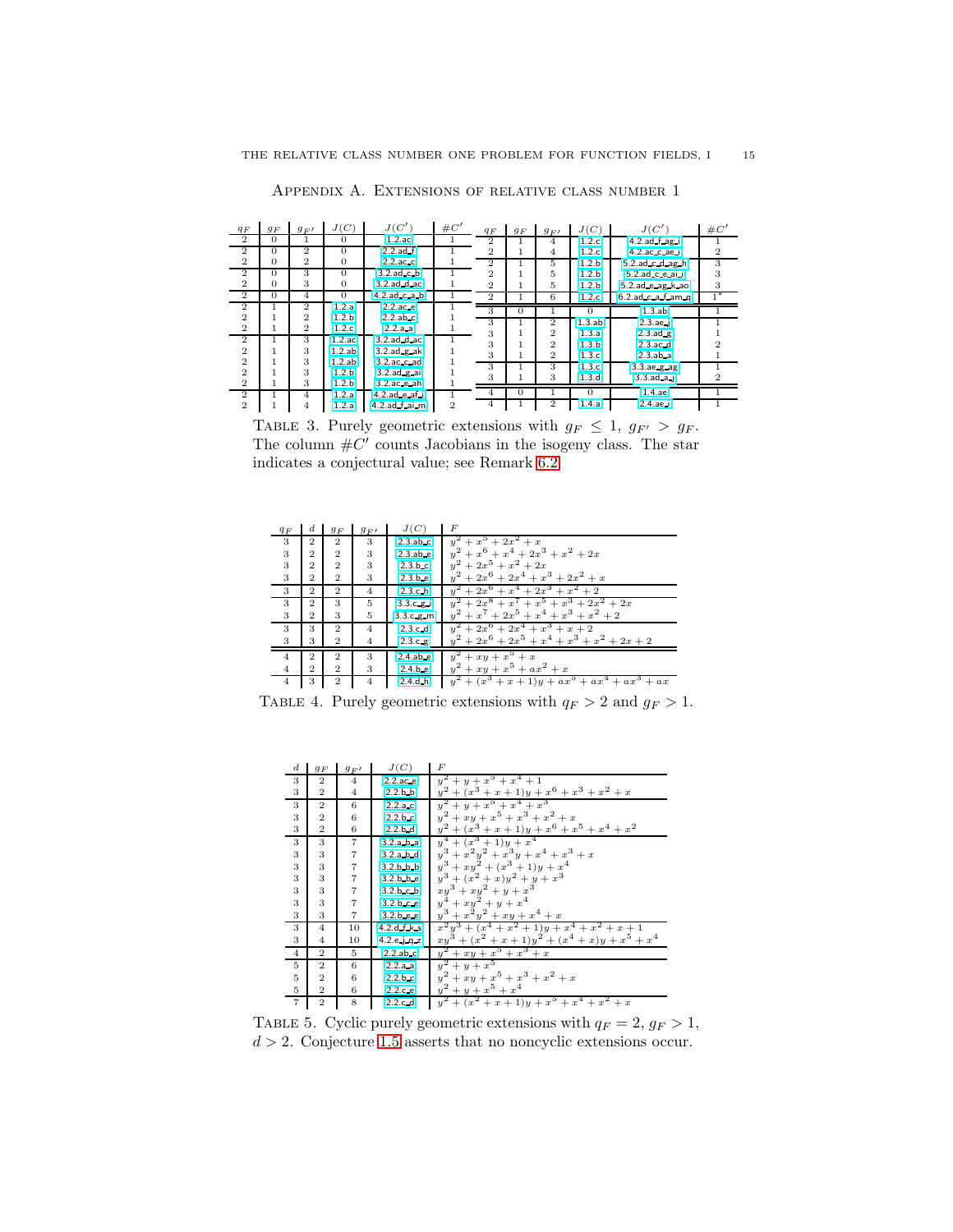KIRAN S. KEDLAYA

| $g_F$               | $g_{F}$                          | J(C)                             | F                                                                                                                                                                                                                                                                                                                                       |
|---------------------|----------------------------------|----------------------------------|-----------------------------------------------------------------------------------------------------------------------------------------------------------------------------------------------------------------------------------------------------------------------------------------------------------------------------------------|
| $\overline{2}$      | 3                                | $2.2$ .ab.c                      | $y^2 + xy + x^5 + x^3 + x$                                                                                                                                                                                                                                                                                                              |
| $\overline{2}$      | 3                                | 2.2.b.c                          | $y^2 + xy + x^5 + x^3 + x^2 + x$                                                                                                                                                                                                                                                                                                        |
| $\overline{2}$      | $\overline{4}$                   | 2.2.a.a                          | $y^2 + y + x^5$                                                                                                                                                                                                                                                                                                                         |
| $\overline{2}$      | $\overline{4}$                   | 2.2.a.c                          | $y^2 + y + x^5 + x^4 + x^3$                                                                                                                                                                                                                                                                                                             |
| $\overline{2}$      | $\overline{4}$                   | 2.2.b.b                          | $+\frac{y+x}{3}+x+1\cancel{y}+x^6+x^3+x^2+x$ $+\frac{3}{3}+\frac{1}{2}+1\cancel{x}+x^6+x^5+x^4+x^2$                                                                                                                                                                                                                                     |
| $\boldsymbol{2}$    | $\overline{5}$                   | 2.2.b.d                          | $+(x^3+x+1)y+x^6$                                                                                                                                                                                                                                                                                                                       |
| $\overline{2}$      | 5                                | 2.2.c.e                          | $y^2$<br>$+y+x^5+x^4$                                                                                                                                                                                                                                                                                                                   |
| 3                   | $\bf 5$                          | $3.2$ ad $g$ ai                  | $+(x4+x2+1)y+x8+x+1$                                                                                                                                                                                                                                                                                                                    |
| 3                   | 5                                | $3.2$ .ab.a.c                    | $\begin{array}{l} {x} \\ {xy}^3 + (x^2 + x)y^2 + y + x^4 \\ {xy}^3 + x^2y^2 + (x^2 + 1)y + x^4 \\ {y}^2 + xy + x^7 + x^5 + x \end{array}$                                                                                                                                                                                               |
| 3                   | 5                                | $3.2$ .ab.a.c                    |                                                                                                                                                                                                                                                                                                                                         |
| 3                   | 5                                | 3.2.ab.c.ac                      |                                                                                                                                                                                                                                                                                                                                         |
| 3                   | 5                                | 3.2.a.a.f                        | $xy^3 + y + x^3$                                                                                                                                                                                                                                                                                                                        |
| 3                   | 5                                | $3.2.a.c.$ ab                    | $y^2 + (x^4 + x^2 + x + 1)y + x^6 + x^5 + x^2 + 1$                                                                                                                                                                                                                                                                                      |
| 3                   | 5                                | 3.2.a.c.b                        | $y^2 + (x^4 + x^2 + x + 1)y + x^8 + x^6 + x^5 + x^4$                                                                                                                                                                                                                                                                                    |
| 3                   | 5                                | 3.2.b.c.c                        | $y^2 + xy + x^7 + x^5 + x^2 + x$                                                                                                                                                                                                                                                                                                        |
| 3                   | 5                                | 3.2.b.c.e                        | $y^2 + (x^4 + x^2)y + x^2 + x$                                                                                                                                                                                                                                                                                                          |
| 3                   | 6                                | 3.2.b.d.c                        | $+x^2y^2+x^2y+x^4+x^3+x^2+x$                                                                                                                                                                                                                                                                                                            |
| 3                   | 6                                | 3.2.b.d.e                        | $xy^{3} + (x+1)y^{2} + x^{4} + x^{3} + x$                                                                                                                                                                                                                                                                                               |
| 3                   | 6                                | 3.2.b.e.d                        | $y^3 + x^2y^2 + (x^3 + x^2)y + x^4 + x$                                                                                                                                                                                                                                                                                                 |
| 3                   | 6                                | 3.2.c d.d                        | $(x+1)y^3+y+x^3$                                                                                                                                                                                                                                                                                                                        |
| $\overline{4}$      | 7                                | 4.2.a c ab c                     | $x^3y^3 + (x^3 + x^2)y + x^6 + x^3 + 1$                                                                                                                                                                                                                                                                                                 |
| $\overline{4}$      | $\overline{7}$                   | 4.2.a.c.ab.g                     | $(x^{2}+1)y^{4} + (x^{3}+x^{2}+x+1)y^{3} + (x^{5}+x^{4})y + x^{6} + x^{3} + x^{2}$                                                                                                                                                                                                                                                      |
| $\overline{4}$      | $\scriptstyle{7}$                | 4.2.a.c.b.c                      | $x^{2}y^{4} + (x^{3} + 1)y^{2} + (x^{3} + x^{2} + x + 1)y + x^{6} + x^{5} + x^{3} + x^{2}$                                                                                                                                                                                                                                              |
| $\overline{4}$      | $\overline{7}$                   | 4.2.a.c.d.c                      | $(x^{2} + x + 1)y^{4} + (x^{3} + x^{2})y^{3} + (x^{4} + x^{3} + 1)y^{2} + (x^{4} + x^{3} + x^{2})y +$                                                                                                                                                                                                                                   |
|                     |                                  |                                  | $x^5 + x^4 + x^3 + x$                                                                                                                                                                                                                                                                                                                   |
| $\overline{4}$      | $\overline{7}$                   | 4.2.a.d.b.f                      | $x^{3}y^{3} + (x^{3} + x^{2})y + x^{6} + x^{5} + 1$                                                                                                                                                                                                                                                                                     |
| $\overline{4}$      | $\overline{7}$                   | 4.2.a.d.b.h                      | $(x^{2} + x + 1)y^{4} + x^{3}y^{3} + (x^{4} + x^{2} + 1)y^{2} + x^{5} + x^{3} + x$<br>$(x+1)y^{3} + (x^{2} + x)y^{2} + (x^{3} + x)y + x^{5}$                                                                                                                                                                                            |
| $\overline{4}$      | $\overline{7}$                   | 4.2.b.b.c.f                      | $y^2 + x^2y + x^9 + x^7 + x + 1$                                                                                                                                                                                                                                                                                                        |
| $\overline{4}$      | $\overline{7}$<br>$\overline{7}$ | 4.2.b.c.a.a                      | $+(x3 + x + 1)y + x9 + x7$                                                                                                                                                                                                                                                                                                              |
| 4<br>$\overline{4}$ | 8                                | 4.2.c.e.h.k<br>4.2. $d$ i.o. $x$ | $(x+1)y^{3} + (x^{3} + x^{2} + 1)y^{2} + xy + x^{4}$                                                                                                                                                                                                                                                                                    |
| 5                   | 9                                | $5.2$ .ab.d.b.b.i                | $(x^4+x^3+x^2)y^4+(x^5+x^3+x)y^3+(x^3+1)y^2+(x^7+x+1)y+x^7+x^4+x+1$                                                                                                                                                                                                                                                                     |
| 5                   | 9                                | 5.2.b.c.e.i                      | $y^2 + x^3y + x^{11} + x^9 + x^5 + x^3 + x^2 + x$                                                                                                                                                                                                                                                                                       |
| 5                   | 9                                | 5.2.b.c.e.i                      | $y^4 + (x^4 + x^2)y^2 + (x^4 + x^2 + 1)y + x^8 + x^6 + x^4 + x$                                                                                                                                                                                                                                                                         |
| 5                   | 9                                | 5.2.b.f.f.p.                     | $(x^{4} + x^{3} + x^{2})y^{4} + (x^{5} + x^{3} + x^{2})y^{3} + (x^{6} + x^{3} + x^{2} + x + 1)y^{2} + (x^{7} +$                                                                                                                                                                                                                         |
|                     |                                  |                                  | $x^5 + x^4 + x^3 + 1$<br>y + $x^5 + x^4 + x^3 + x^2 + x + 1$                                                                                                                                                                                                                                                                            |
| 5                   | 9                                | 5.2.b f f p p                    | $y^4 + x^2y^3 + (x^4 + x^3 + x)y^2 + (x^5 + 1)y + x^3 + x^2 + x + 1$                                                                                                                                                                                                                                                                    |
| 5                   | 9                                | 5.2.c e f k o                    | $y^2 + (x^3 + x + 1)y + x^{12} + x^{11} + x^{10} + x^7 + x^5 + x^3$                                                                                                                                                                                                                                                                     |
| 5                   | 9                                | 5.2.c.f.in.r                     | $y^4 + (x^2 + x)y^3 + (x^4 + x^3 + x^2 + 1)y^2 + (x^6 + x^5 + x^4 + 1)y + x^7 + x^6 + x + 1$                                                                                                                                                                                                                                            |
| 5                   | 9                                | $5.2.c.f.$ ipt                   | $(x^{4}+x^{2}+x)y^{4}+(x^{4}+x^{3}+x+1)y^{3}+(x^{6}+x^{2})y^{2}+(x^{6}+x^{3}+x^{2}+$                                                                                                                                                                                                                                                    |
|                     |                                  |                                  | $(x)y + x^6 + x^5 + 1$                                                                                                                                                                                                                                                                                                                  |
| 5                   | 9                                | 5.2.c.f.i.p.v                    | $(x^{2} + x + 1)y^{6} + xy^{5} + (x^{4} + x)y^{4} + (x^{5} + x^{4} + x^{3} + x^{2} + x + 1)y^{3} +$                                                                                                                                                                                                                                     |
|                     |                                  |                                  | $(x^{5}+x^{3}+1)y^{2}+(x^{6}+x^{4}+x^{2})y+x^{8}+x^{7}+x^{6}+x^{5}+x^{4}+x^{3}+x^{2}+x^{4}$                                                                                                                                                                                                                                             |
| 5                   | 9                                | 5.2.c.g.j.q.u                    | $y^4 + y^3 + (x^4 + x^3 + x^2)y^2 + (x^3 + x^2 + 1)y + x^6 + 1$                                                                                                                                                                                                                                                                         |
| 5                   | 9                                | 5.2.d.h.n.z.bl                   | $y^2 + (x^6 + x^5 + x^4 + x^3 + x^2 + x + 1)y + x^{10} + x^6 + x^4 + x^3$                                                                                                                                                                                                                                                               |
| 5                   | 9                                | $5.2.d.i.q$ bc bs                | $y^4 + (x^4 + x^2)y^2 + (x^4 + x^2 + 1)y + x^6 + x^5$                                                                                                                                                                                                                                                                                   |
| 6                   | 11                               | 6.2.c.h.k.z.bd cg                | $x^2y^5 + (x^3 + x)y^4 + x^4y^3 + (x^5 + x^4 + x^3 + x^2 + x + 1)y^2 + (x^6 + x^3 + x^2 + x^2 + x^3 + x^2 + x^2 + x^3 + x^2 + x^2 + x^3 + x^2 + x^2 + x^3 + x^2 + x^2 + x^3 + x^2 + x^2 + x^3 + x^2 + x^2 + x^3 + x^2 + x^2 + x^3 + x^2 + x^2 + x^3 + x^2 + x^2 + x^3 + x^2 + x^2 + x^3 + x^2 + x^2 + x^3 + x^2 + x^2 + x^3 + x^2 + x^$ |
|                     |                                  |                                  | $(x^2)y + x^7 + x^3 + x + 1$                                                                                                                                                                                                                                                                                                            |
| 6                   | 11                               | 6.2.d.j.t.bn.cl.du               | $(x^{2} + x + 1)y^{4} + (x^{3} + x + 1)y^{3} + (x^{4} + x^{2} + 1)y^{2} + (x^{5} + x^{4} + 1)y +$                                                                                                                                                                                                                                       |
|                     |                                  |                                  | $x^5 + x^4 + x^3 + x$                                                                                                                                                                                                                                                                                                                   |
| 7                   | 13                               | (6, 18, 12, 18, 6, 60, 174)      | $y^4 + (x^6 + x^4 + x^3 + x^2 + 1)y^2 + (x^6 + x^4 + x^3 + x^2)y + x^{10} + x^9 + x^7 + x^6$                                                                                                                                                                                                                                            |

<span id="page-15-0"></span>TABLE 6. Purely geometric extensions with  $q_F = 2, g_F > 1, d = 2$ . Completeness of the list is confirmed above the below line and conjectural below it (Conjecture [1.5\)](#page-2-0). For  $g_F = 7$ ,  $J(C)$  does not appear in LMFDB, so we list  $J(C)(\mathbb{F}_{2^i})$  for  $i = 1, \ldots, 7$ .